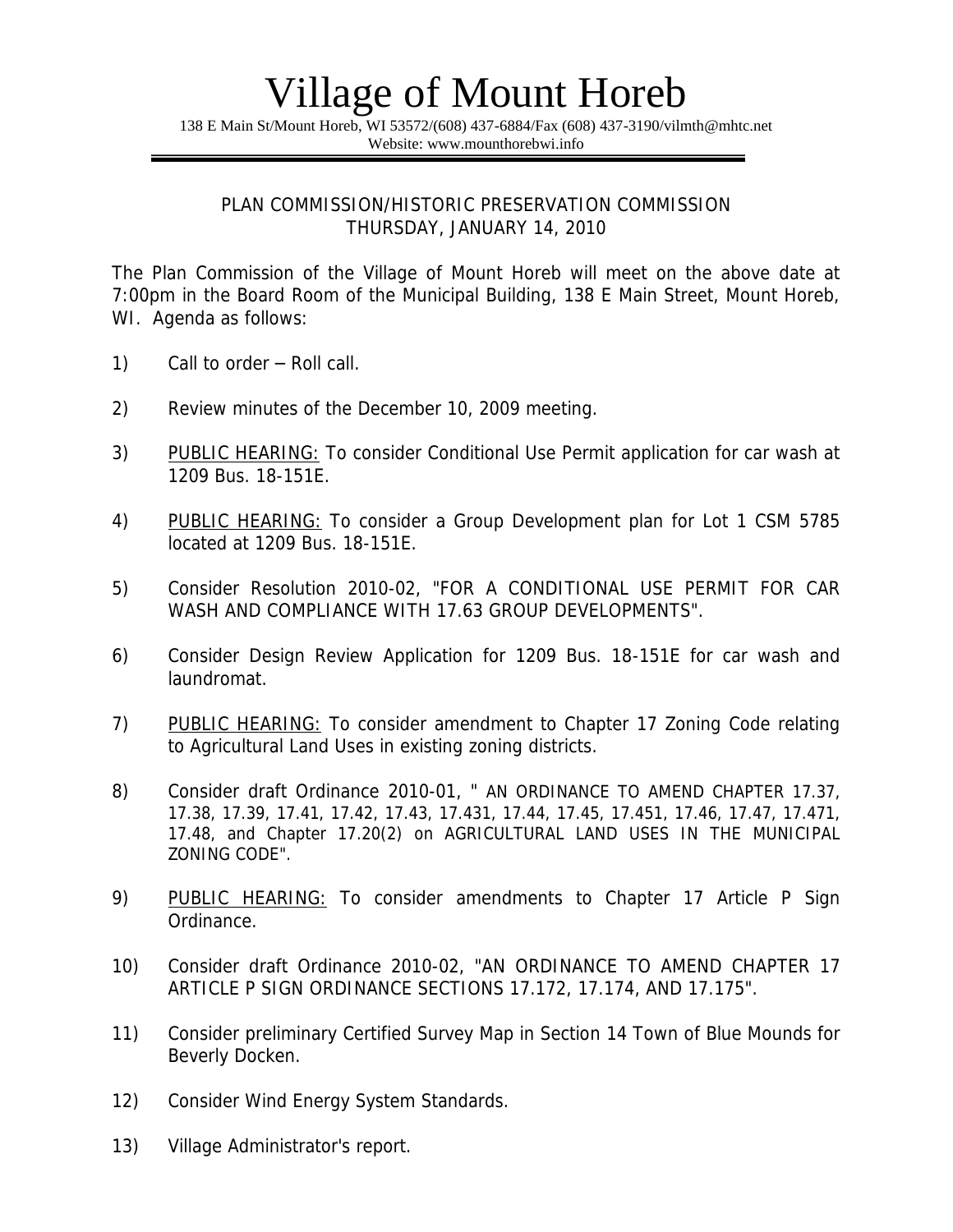- 14) Village Planner's report.
- 15) Agenda Items for future meeting.
- 16) Adjourn.

A QUORUM OF THE VILLAGE BOARD/VILLAGE COMMITTEE MEMBERS MAY BE PRESENT AT THIS MEETING. ONLY NOTICED AGENDA ITEMS WILL BE ACTED ON BY THE GOVERNMENTAL BODY SPECIFIED ABOVE.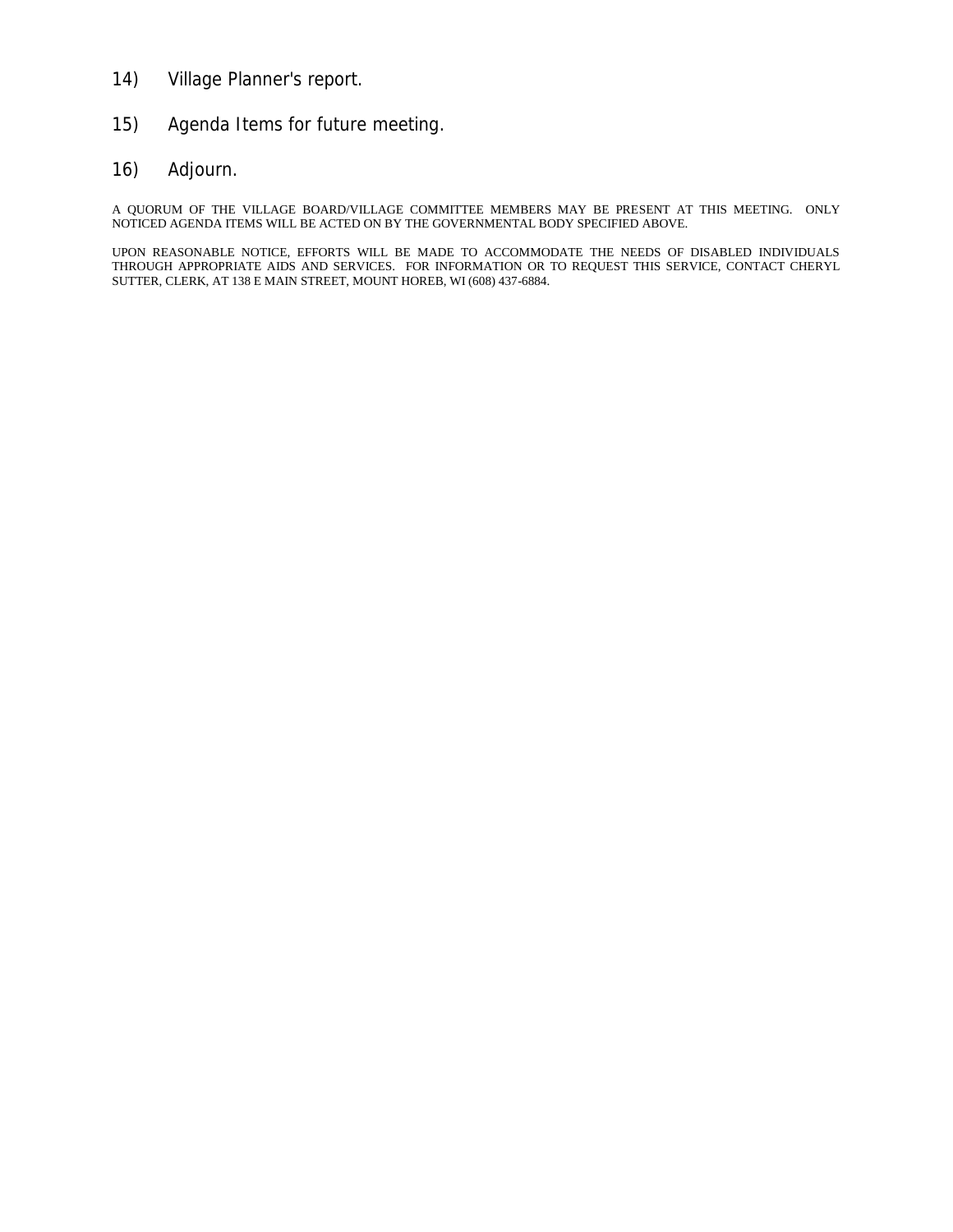### **PLAN COMMISSION/HISTORIC PRESERVATION COMMISSION MEETING MINUTES JANUARY 14, 2010**

The Plan Commission/Historic Preservation Commission met in regular session in the Board Room of the Municipal Building, 138 E Main Street, Mount Horeb, WI. Commission Chair Haroldson called the meeting to order at 7:00pm. A roll call was taken. Present were Commissioners Roberts, Rooney, and Hoffman. Also present were Village Planner Michael Slavney and Village Administrator Lawrence Bierke.

**Minutes:** Minutes from the December 10, 2009 meeting were reviewed. Hoffman moved, Rooney seconded to approve the minutes. Motion carried.

**Public Hearing for Conditional Use Application for a Car Wash at 1209 Bus. 18/151E.:** The public hearing was opened at 7:02 pm. No one spoke in favor or in opposition of the requested Conditional Use permit. After three requests for public comments, Chair Haroldson closed the public hearing at 7:03 pm.

**Public Hearing for Conditional Use Application for a Group Development Plan at 1209 Bus. 18/151E.:** The public hearing was opened at 7:04 pm. No one spoke in favor or in opposition of the requested Conditional Use permit. After three requests for public comments, Chair Haroldson closed the public hearing at 7:04 pm.

**Resolution at 2010-02 for a Conditional Use Permit for Car Wash and Compliance with 17.63 Group Developments: Hoffman moved, Rooney seconded** to approve Resolution 2010-02 contingent upon meeting the conditions of the Village Engineers January 13<sup>th</sup> Memo. Motion carried.

**Design Review Application for 1209 Business 18-151E for car wash and laundromat**: Roberts moved, Rooney seconded to approve the application. Motion carried.

**Public Hearing to consider Amendments to Chapter 17, relating to Agricultural Land Uses**: The public hearing was opened at 7:21 pm. No one spoke in favor or in opposition of the requested Conditional Use permit. After three requests for public comments, Chair Haroldson closed the public hearing at 7:22 pm.

**Ordinance 2010-01 Agricultural Uses:** Hoffman moved, Rooney seconded to approve Ordinance 2010-01. Motion carried.

**Public Hearing to consider Amendments to Chapter 17, Article P Sign Ordinance**: The public hearing was opened at 7:29 pm. No one spoke in favor or in opposition of the requested Conditional Use permit. After three requests for public comments, Chair Haroldson closed the public hearing at 7:29 pm.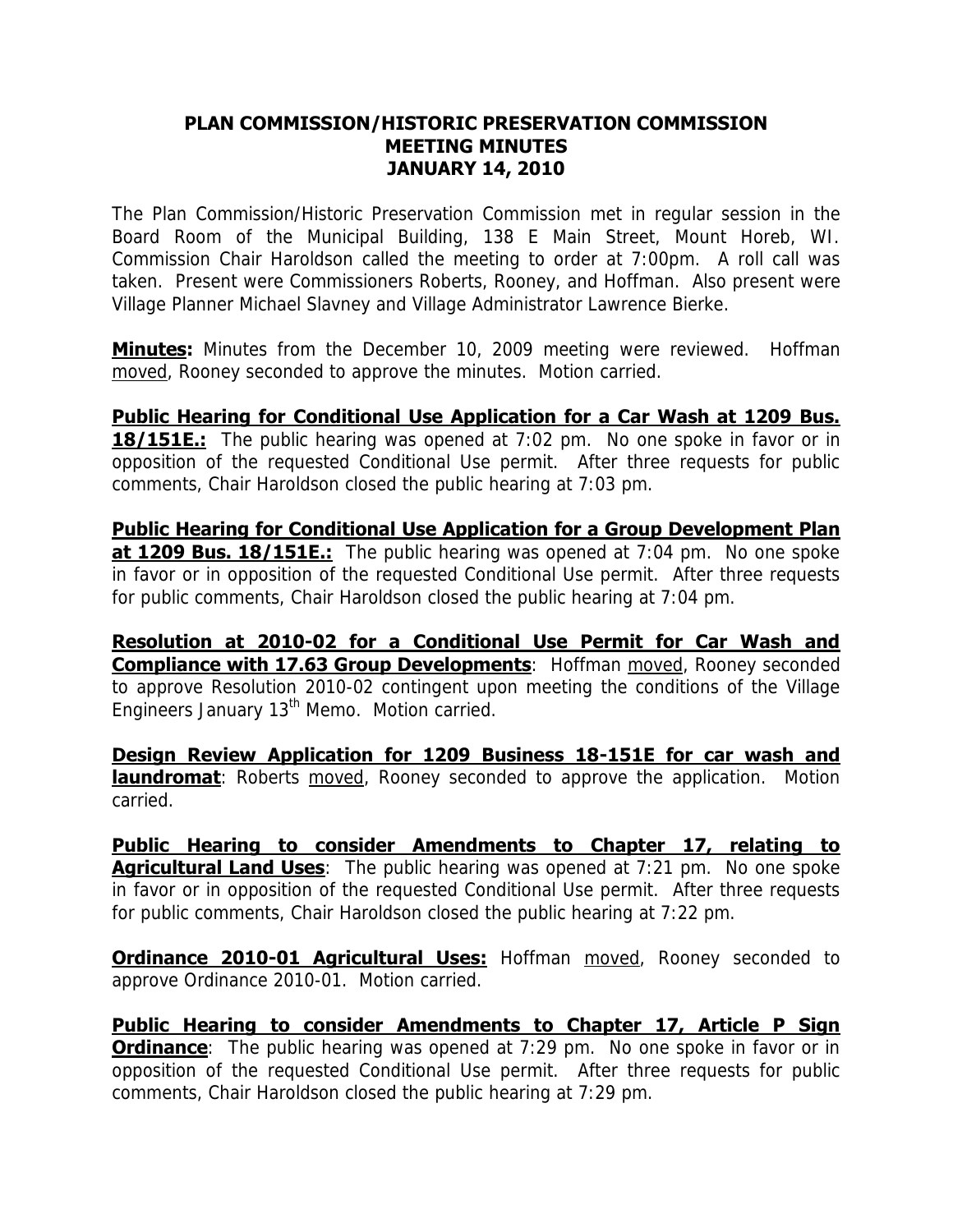**Ordinance 2010-02 Commercial Sign Code:** Rooney moved, Roberts seconded to approve Ordinance 2010-02. Motion carried.

**Consider Preliminary CSM in Section 14 Town of Blue Mounds for Beverly Docken**: Rooney moved, Roberts seconded to table the CSM. Motion carried.

The CSM did not comply with Village Ordinances requiring a maximum of five acre lots.

**Wind Energy Systems Standard**: The Commission reviewed an update memo from the Village Attorney. It was decided that further review would wait until the Public Service Commission establishes wind energy rules.

### **Village Administrator Report**: None.

### **Village Planners Report:** None.

**Agenda Items for Next Meeting:** Haroldson presented an idea for creating a flow chart that identified steps needed to develop a property in Mount Horeb. A draft will be presented next month to the Plan Commission.

**Adjournment:** Roberts moved, Rooney seconded to adjourn the meeting at 8:12pm, carried by voice vote.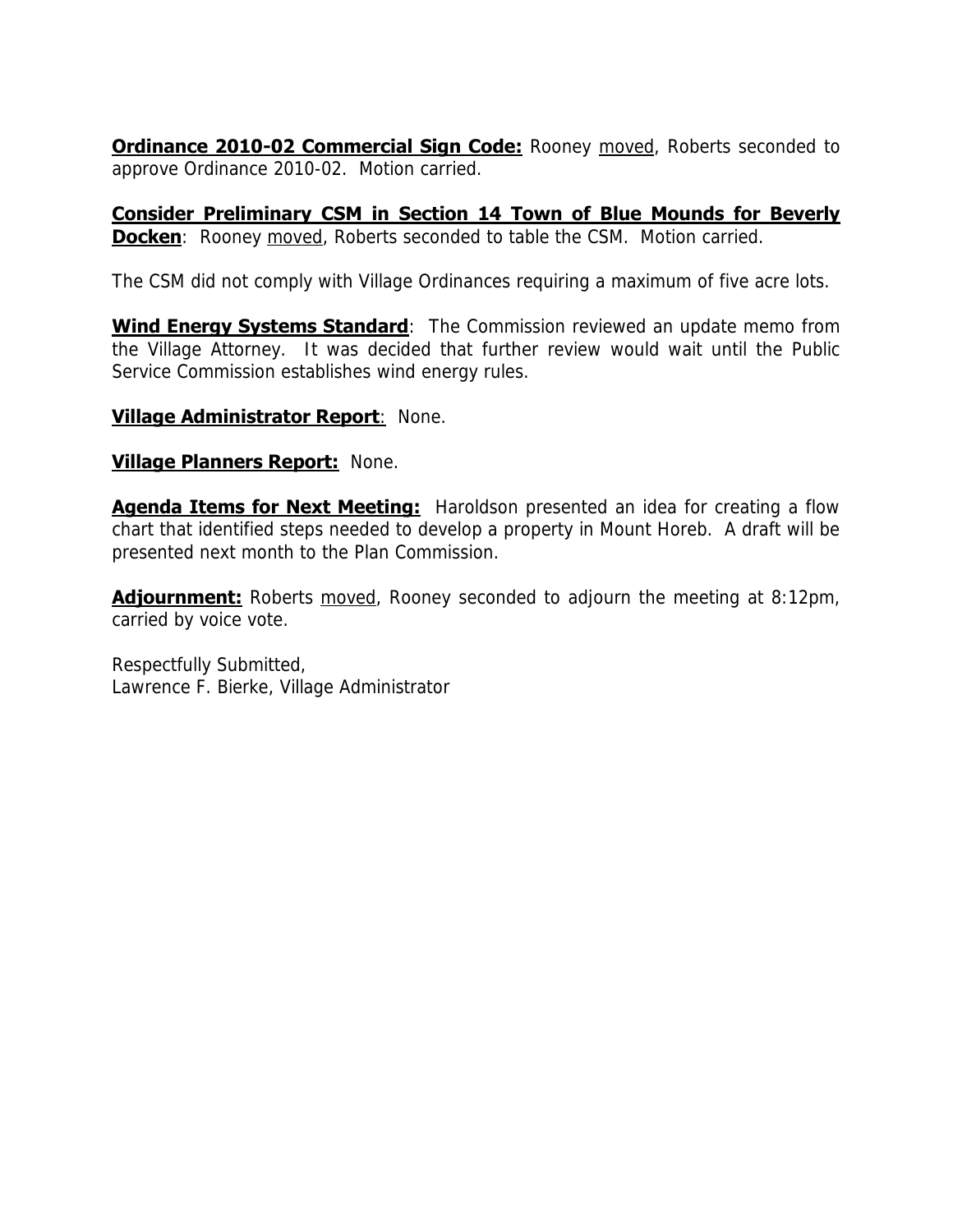138 E Main St/Mount Horeb, WI 53572/(608) 437-6884/Fax (608) 437-3190/vilmth@mhtc.net Website: www.mounthorebwi.info

#### PLAN COMMISSION/HISTORIC PRESERVATION COMMISSION THURSDAY, FEBRUARY 11, 2010

The Plan Commission of the Village of Mount Horeb will meet on the above date at 7:00pm in the Board Room of the Municipal Building, 138 E Main Street, Mount Horeb, WI. Agenda as follows:

- 1) Call to order Roll call.
- 2) Review minutes of the January 10, 2010 meeting.
- 3) Audience with John DeWitt and Ron Symdon regarding the marketing and development of properties within TIF #3.
- 4) Consider development proposal for professional office north of State Bank of Cross Plains.
- 5) Consider application for a Certified Survey Map for Lot 1 CSM 5785 by John Anderson to create two lots.
- 6) Consider extraterritorial jurisdiction review of Docken Farm Certified Survey Map creating four lots.
- 7) Consider A-1 Agriculture Development process and fees.
- 8) Village Administrator's report.
- 9) Village Planner's report.
- 10) Agenda Items for future meeting.
- 11) Adjourn.

A QUORUM OF THE VILLAGE BOARD/VILLAGE COMMITTEE MEMBERS MAY BE PRESENT AT THIS MEETING. ONLY NOTICED AGENDA ITEMS WILL BE ACTED ON BY THE GOVERNMENTAL BODY SPECIFIED ABOVE.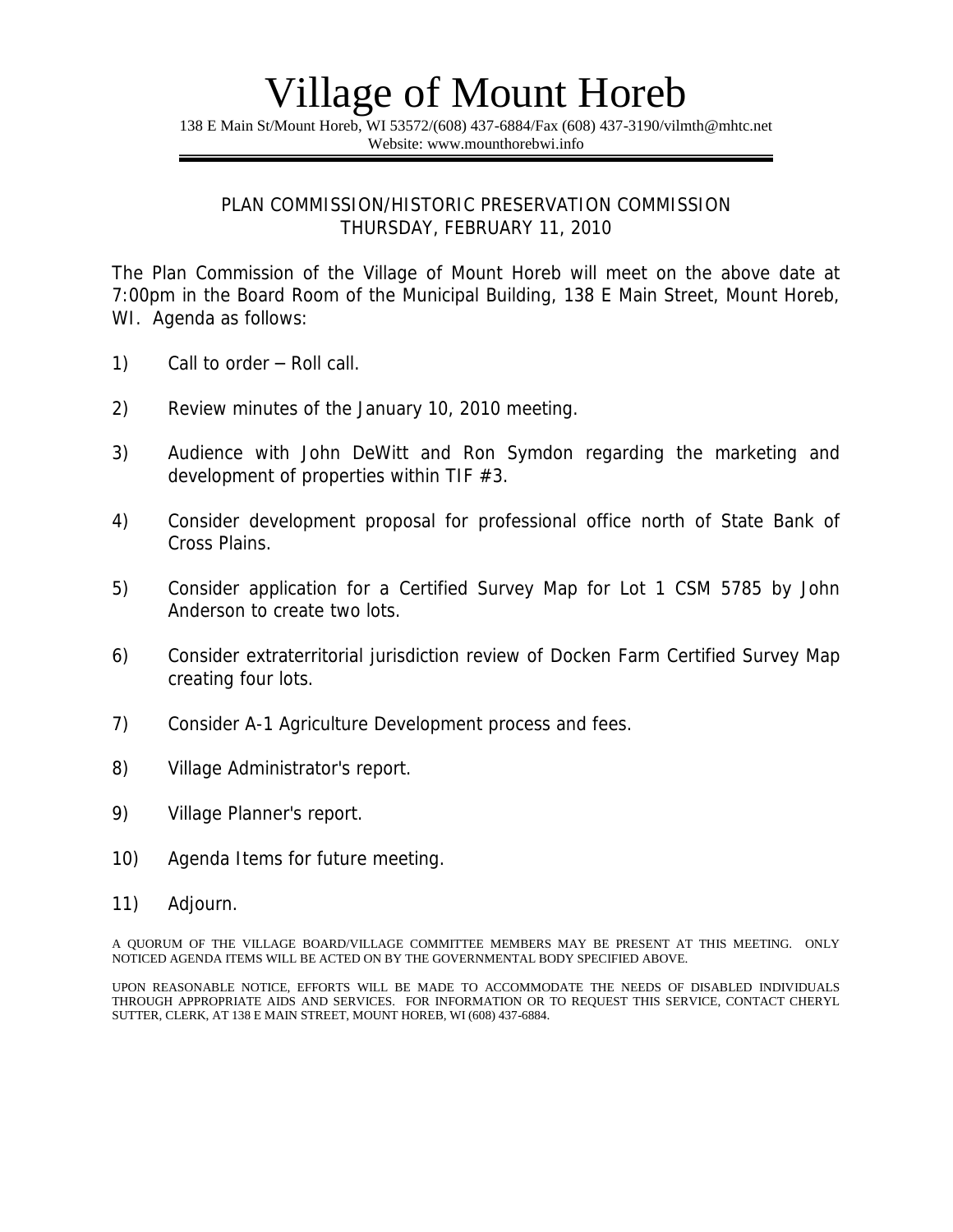### **PLAN COMMISSION/HISTORIC PRESERVATION COMMISSION MEETING MINUTES FEBRUARY 11, 2010**

The Plan Commission/Historic Preservation Commission met in regular session in the Board Room of the Municipal Building, 138 E Main Street, Mount Horeb, WI. Commission Chair Haroldson called the meeting to order at 7:00pm. A roll call was taken. Present were Commissioners Steiner, Roberts, Rooney, and Sievers. Also present were Village Planner Michael Slavney and Village Administrator Lawrence Bierke.

**Minutes:** Minutes from the January 10, 2010 meeting were unavailable for approval.

**Audience with John DeWitt and Ron Symdon:** John DeWitt updated the Commission on his property's development. He noted that there wasn't much to report and that he was in the process of hiring First Webber to market his property. Bierke asked if DeWitt was aware of the TID Agreement requirement that if the TID does not cash flow that he is responsible for covering a portion of the TID's debt. DeWitt responded in the affirmative, but felt that he was doing all he could to encourage development. Everyone is experiencing similar slow-downs in this economy. Ron Symdon did not appear.

**Design Review Application for Eberle Building North of the State Bank of Cross Plains:** The Plan Commission went over the proposed site plans with the Village Planner. Roberts moved, Rooney seconded to approve the design review application with the requirement that the lighting plan be reviewed by the Village Planner and that the dumpster storage facility match neighboring buildings. Motion carried.

**CSM Application for John Anderson**: Rooney moved, Sievers seconded to approve the CSM contingent upon the Village Engineer approving the fact that the CSM has met conditions of his February 3rd, 2010 memo. Motion carried.

**Consider Preliminary CSM in Section 14 Town of Blue Mounds for Beverly Docken**: Roberts moved, Steiner seconded to approve the CSM. Motion carried.

**Village Development Process and Fees**: The Commission reviewed a draft that outlines the process someone developing property within the Village would take to get their development approved. The Commission made several changes and will review again next month.

### **Village Administrator Report: None.**

**Village Planners Report:** Slavney provided an update on CARPC.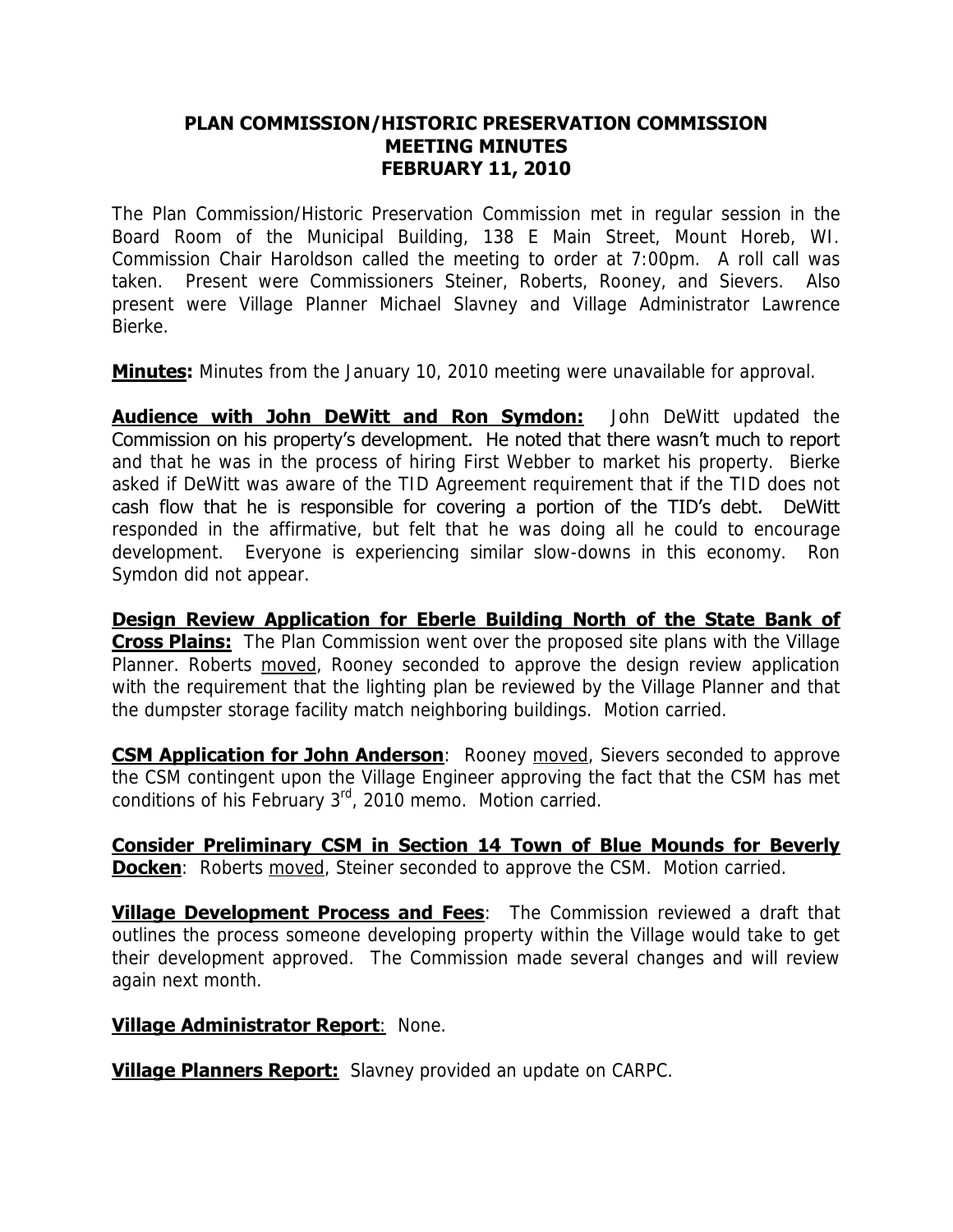**Agenda Items for Next Meeting:** Haroldson presented an idea for creating a flow chart that identified steps needed to develop a property in Mount Horeb. A draft will be presented next month to the Plan Commission. The Plan Commission also discussed having future agenda packets in electronic format.

**Adjournment:** Rooney moved, Sievers seconded to adjourn the meeting at 9:07pm, carried by voice vote.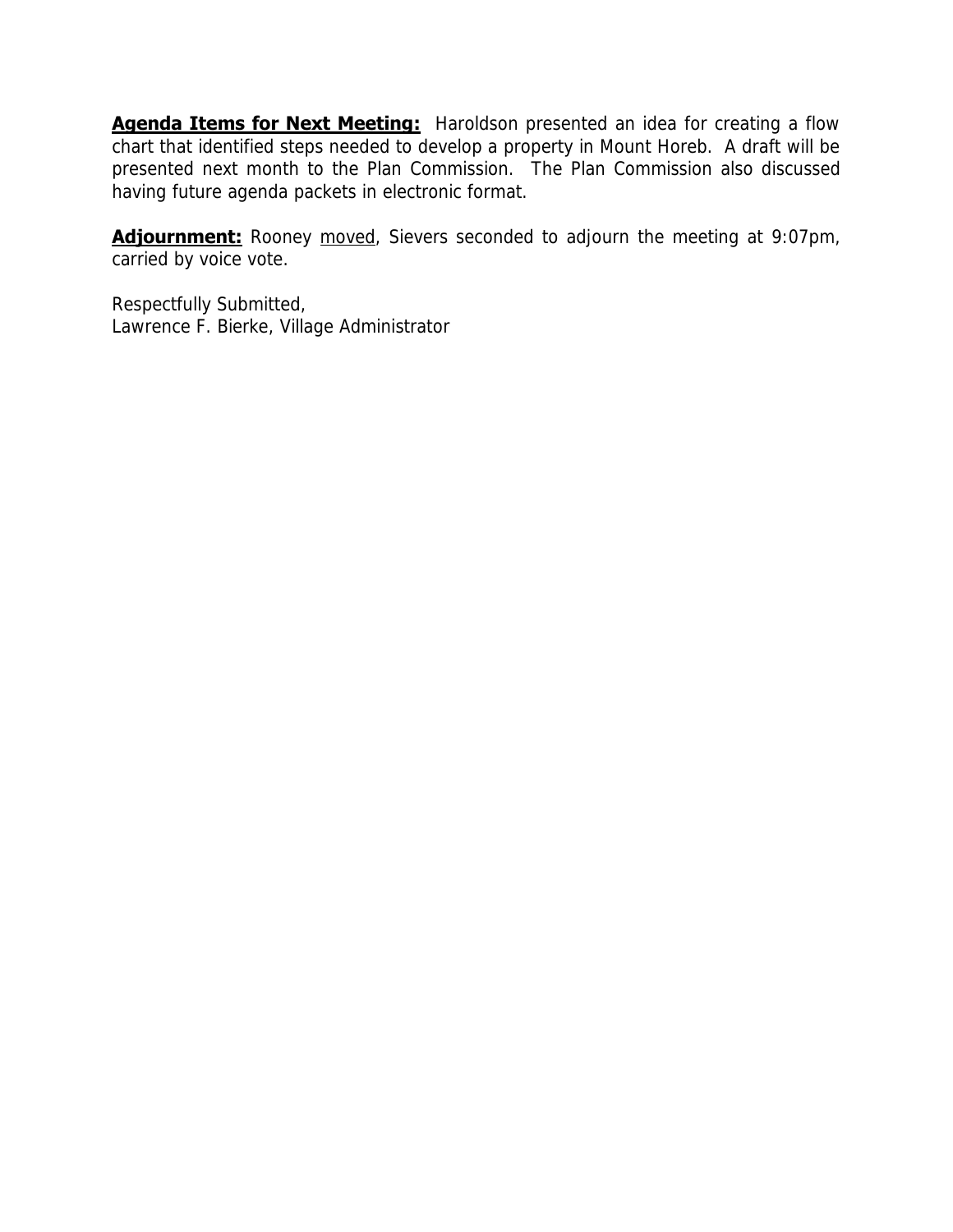

138 E Main St Mount Horeb, WI 53572 Phone (608) 437-6884/Fax (608) 437-3190 vilmth@mhtc.net www.mounthorebwi.info

## PLAN COMMISSION/HISTORIC PRESERVATION COMMISSION THURSDAY, MARCH 11, 2010

The Plan Commission of the Village of Mount Horeb will meet on the above date at 7:00pm in the Board Room of the Municipal Building, 138 E Main Street, Mount Horeb, WI. Agenda as follows:

- 1) Call to order Roll call.
- 2) Review minutes of the January 14, 2010 and February 11, 2010 meeting.
- 3) Consider Development Plan Outline for process and fees.
- 4) Consider Conditional Use Permit Application from Tony Zalucha for 202 E Lincoln Street, Suite E, for a health club.
- 5) Consider Conditional Use Permit Application from Wes and Marin Johnson for 102 S Grove Street for a dance studio.
- 6) Consider Village's Official Map and Zoning Map.
- 7) Consider extraterritorial jurisdiction request for rezone in Town of Blue Mounds for Heidi Richardson.
- 8) Consider Plan Commission packet materials submission deadline.
- 9) Village Administrator's report.
- 10) Village Planner's report.
- 11) Agenda items for future meeting.
- 12) Adjourn.

A QUORUM OF THE VILLAGE BOARD/VILLAGE COMMITTEE MEMBERS MAY BE PRESENT AT THIS MEETING. ONLY NOTICED AGENDA ITEMS WILL BE ACTED ON BY THE GOVERNMENTAL BODY SPECIFIED ABOVE.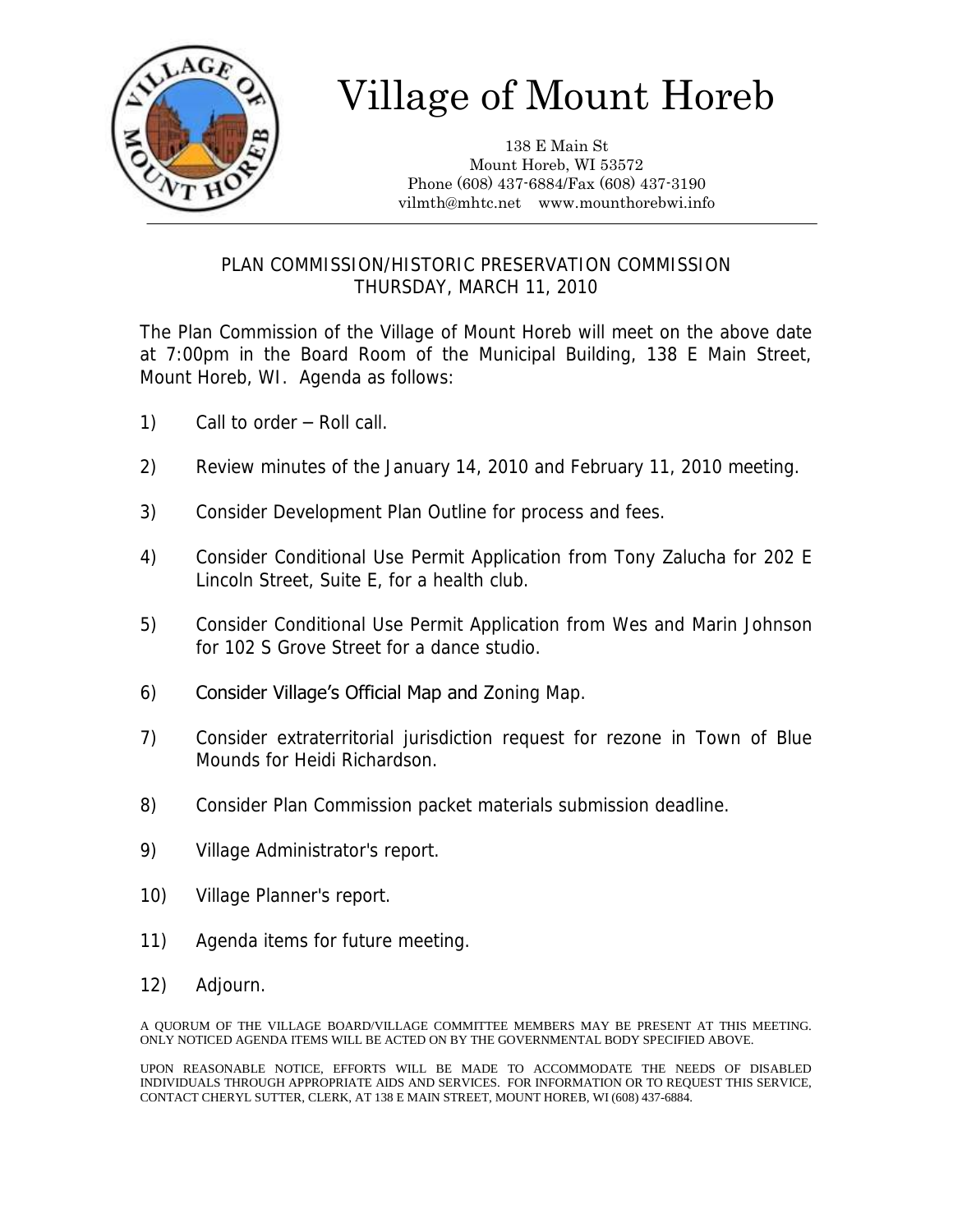### **PLAN COMMISSION/HISTORIC PRESERVATION COMMISSION MEETING MINUTES MARCH 11, 2010**

The Plan Commission/Historic Preservation Commission met in regular session in the Board Room of the Municipal Building, 138 E Main Street, Mount Horeb, WI. Commission Chair Haroldson called the meeting to order at 7:00pm. A roll call was taken. Present were Commissioners Steiner, Roberts, Rooney, and Sievers. Also present were Village Planner Michael Slavney and Village Administrator Lawrence Bierke.

**Minutes:** Minutes from the January 14, 2010 and February 11, 2010 meetings were reviewed. Hoffman moved, Rooney seconded to approve the minutes. Motion carried.

Chair Haroldson skipped ahead on the agenda.

**Conditional Use Permit Application for 102 S Grove Street for a dance studio:** Roberts moved, Scribner seconded to set a public hearing for the April  $8<sup>th</sup>$  Plan Commission meeting. Motion carried.

**Village Development Process and Fees**: The Commission reviewed a draft that outlines the process someone developing property within the Village would take to get their development approved. Steiner moved, Hoffman seconded to approve the outline. Motion carried. Bierke will meet with Haroldson to develop a corresponding flow chart.

**Conditional Use Permit Application for 202 E Lincoln Street, Suite E for a health club:** Roberts moved, Steiner seconded to set a public hearing for the April 8<sup>th</sup> Plan Commission meeting. Motion carried.

**Village Official Map and Zoning Map:** Hoffman moved, Roberts seconded to set a public hearing for approval of the Official Map and the Zoning Map. Motion carried.

**Extraterritorial Jurisdiction for a Rezone for Heidi Richardson in the Town of Blue Mounds**: The Plan Commission reviewed the request and decided not to issue a comment on the proposal.

**Plan Commission Materials Deadline**: Chair Haroldson discussed with the Commission his preference for setting a deadline for materials to be on a given months agenda. The Commission discussed and decided that all materials need to be to the Administration Office by 9am the Friday prior to the Plan Commission meeting.

**Village Administrator Report**: Bierke reported on a training exercise available to Plan Commission members.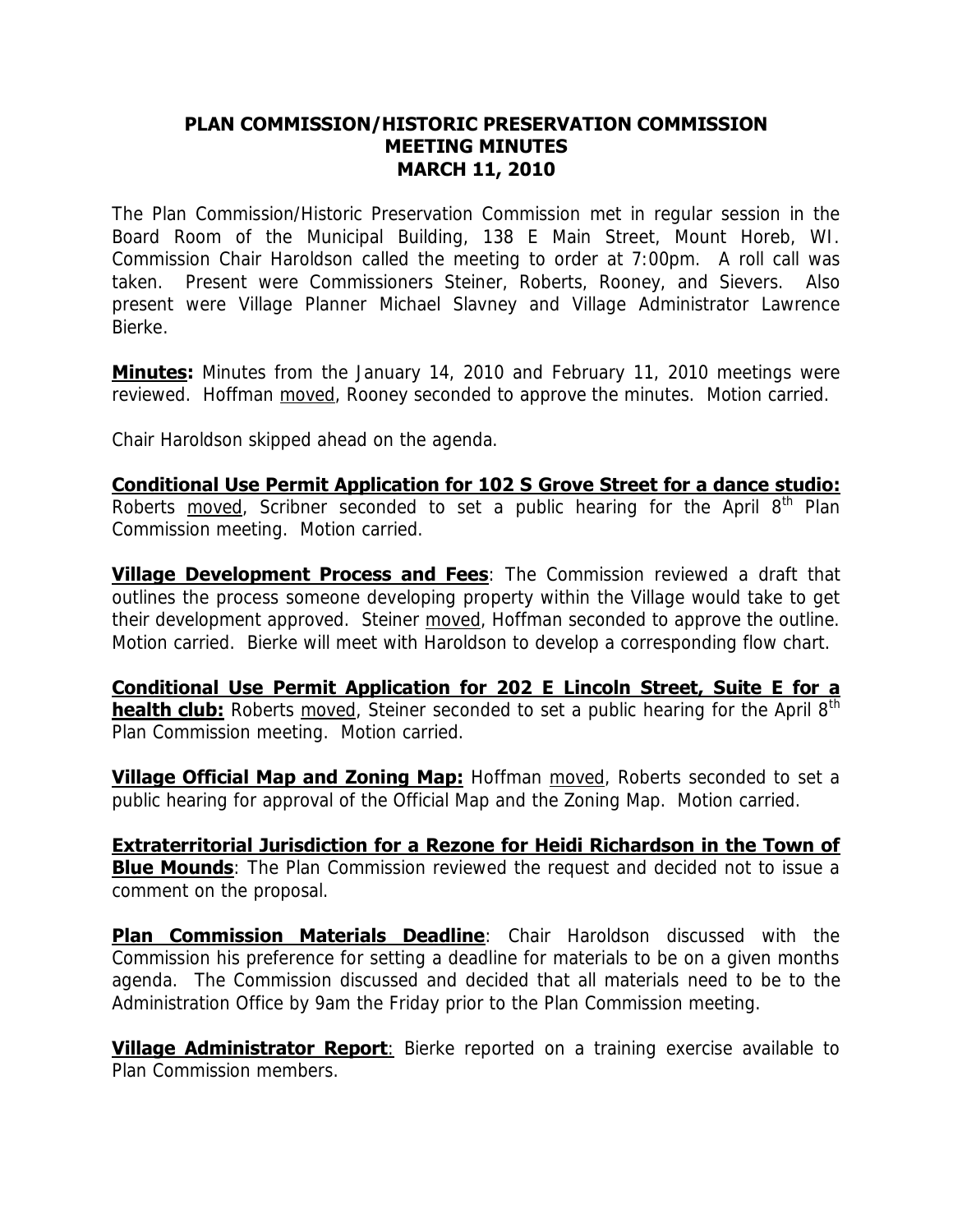**Village Planners Report:** Slavney provided an update on CARPC.

**Agenda Items for Next Meeting:** Bierke will have a draft Conditional Use Permit Guidelines, Sign Permit Process Guidelines, and a Rezoning Permit Process Guidelines document for the Commission to review.

**Adjournment:** Roberts moved, Rooney seconded to adjourn the meeting at 7:47pm, carried by voice vote.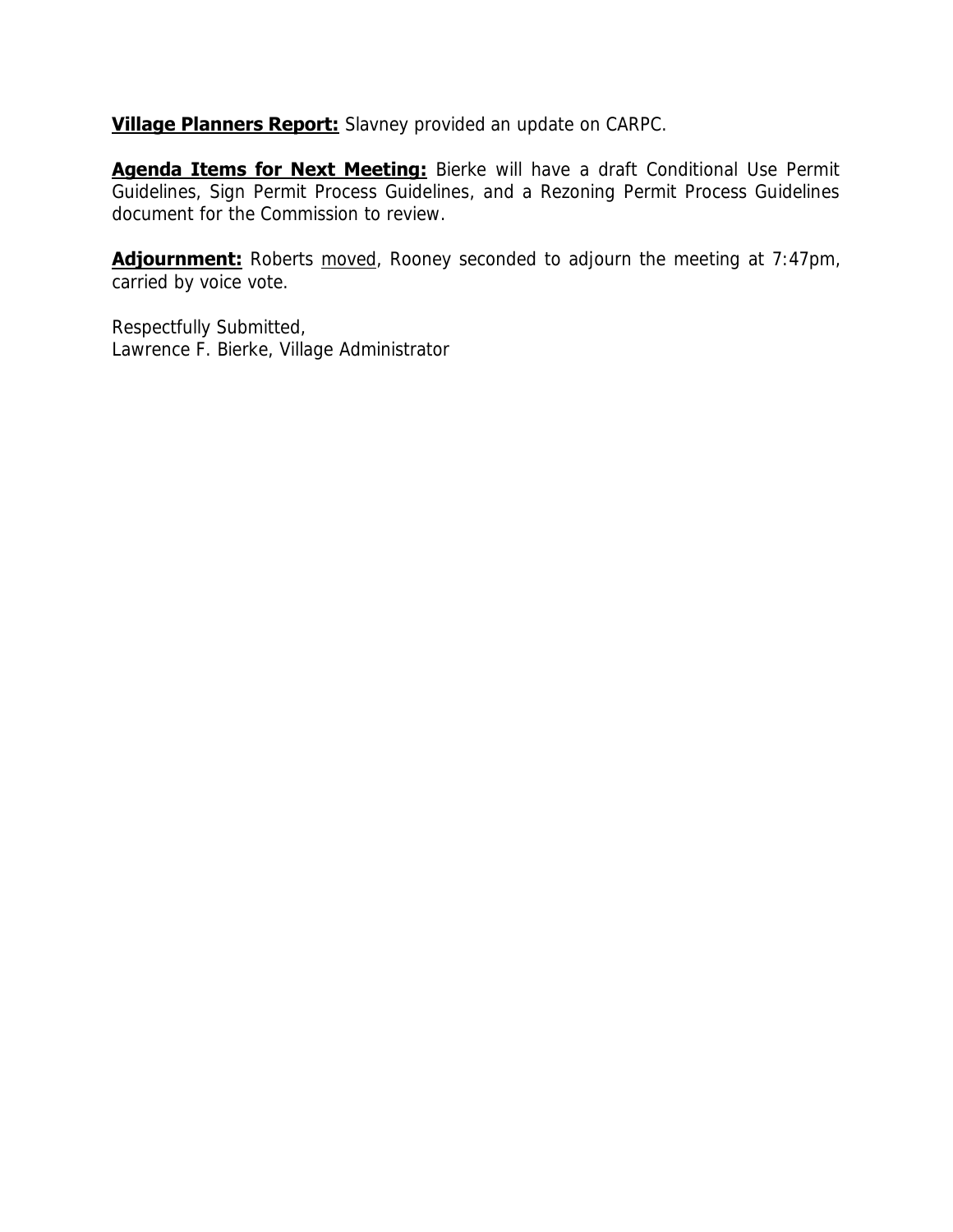

138 E Main St Mount Horeb, WI 53572 Phone (608) 437-6884/Fax (608) 437-3190 vilmth@mhtc.net www.mounthorebwi.info

### PLAN COMMISSION/HISTORIC PRESERVATION COMMISSION THURSDAY, APRIL 8, 2010

The Plan Commission of the Village of Mount Horeb will meet on the above date at 7:00pm in the Board Room of the Municipal Building, 138 E Main Street, Mount Horeb, WI. Agenda as follows:

- 1) Call to order Roll call.
- 2) Review minutes of the March 11, 2010 meeting.
- 3) Audience Ron Symdon regarding the marketing and development of properties within TIF #3.
- 4) PUBLIC HEARING: To consider a Conditional Use Permit Application from Tony Zalucha for a health club at 202 E Lincoln Street, Suite E.
- 5) Consider draft Resolution 2010-14, "FOR A CONDITIONAL USE PERMIT FOR A HEALTH CLUB AT 202 E LINCOLN STREET, SUITE E".
- 6) PUBLIC HEARING: To consider a Conditional Use Permit Application from Wes and Marin Johnson for a dance studio at 102 S Grove Street.
- 7) Consider draft Resolution 2010-13, "FOR A CONDITIONAL USE PERMIT FOR A DANCE STUDIO AT 102 S GROVE STREET".
- 8) PUBLIC HEARING: To consider amendments to the official Village Map and the official Village Zoning Map.
- 9) Consider draft Ordinance 2010-04, "AN ORDINANCE AMENDING THE OFFICIAL VILLAGE MAP AND ZONING MAP".
- 10) Consider extraterritorial jurisdiction request for rezone for Section 14 Town of Blue Mounds for Beverly Docken.
- 11) Consider Guidelines for Rezone Permit Applications.
- 12) Village Administrator's report.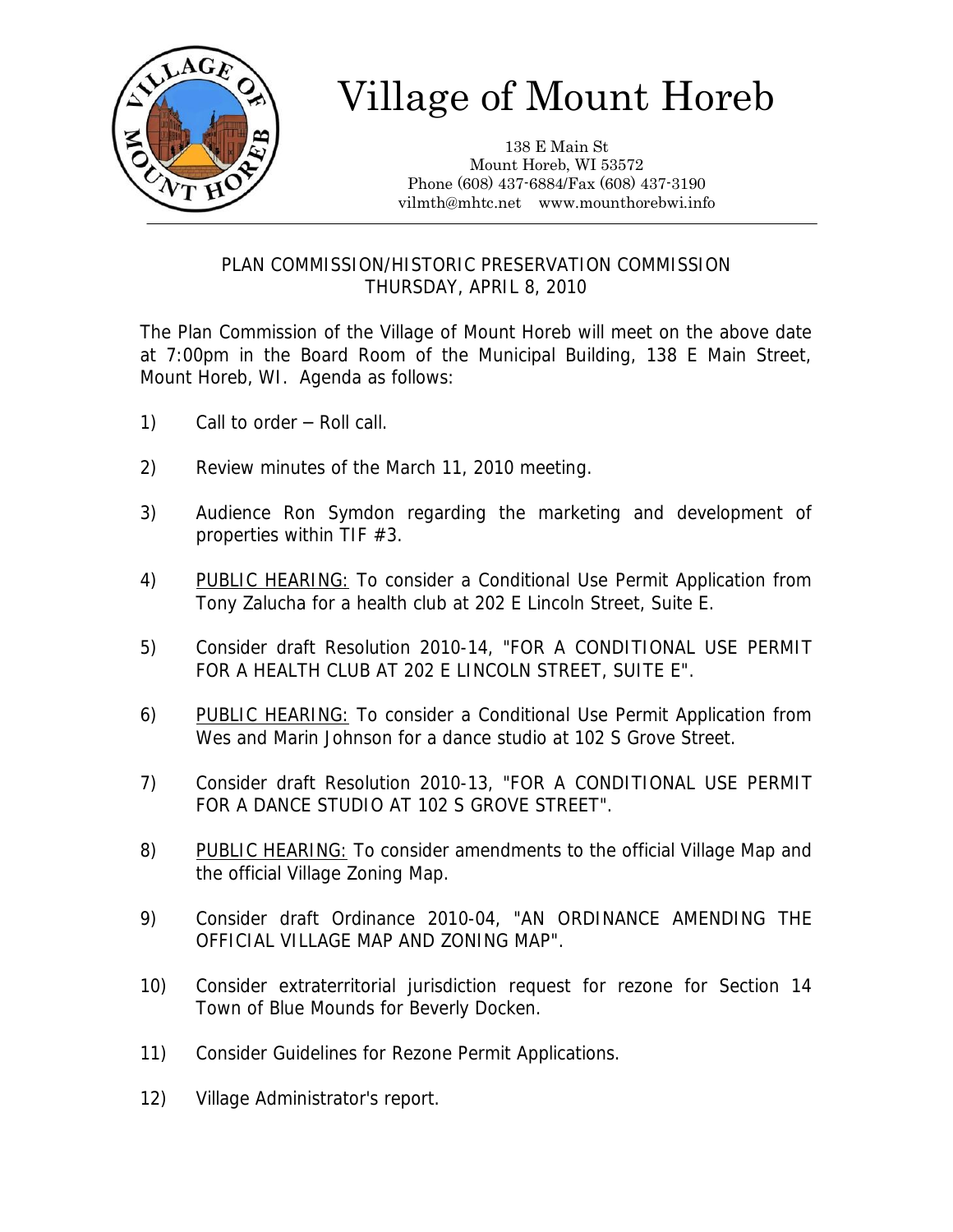### 13) Agenda Items for future meeting.

### 14) Adjourn.

A QUORUM OF THE VILLAGE BOARD/VILLAGE COMMITTEE MEMBERS MAY BE PRESENT AT THIS MEETING. ONLY NOTICED AGENDA ITEMS WILL BE ACTED ON BY THE GOVERNMENTAL BODY SPECIFIED ABOVE.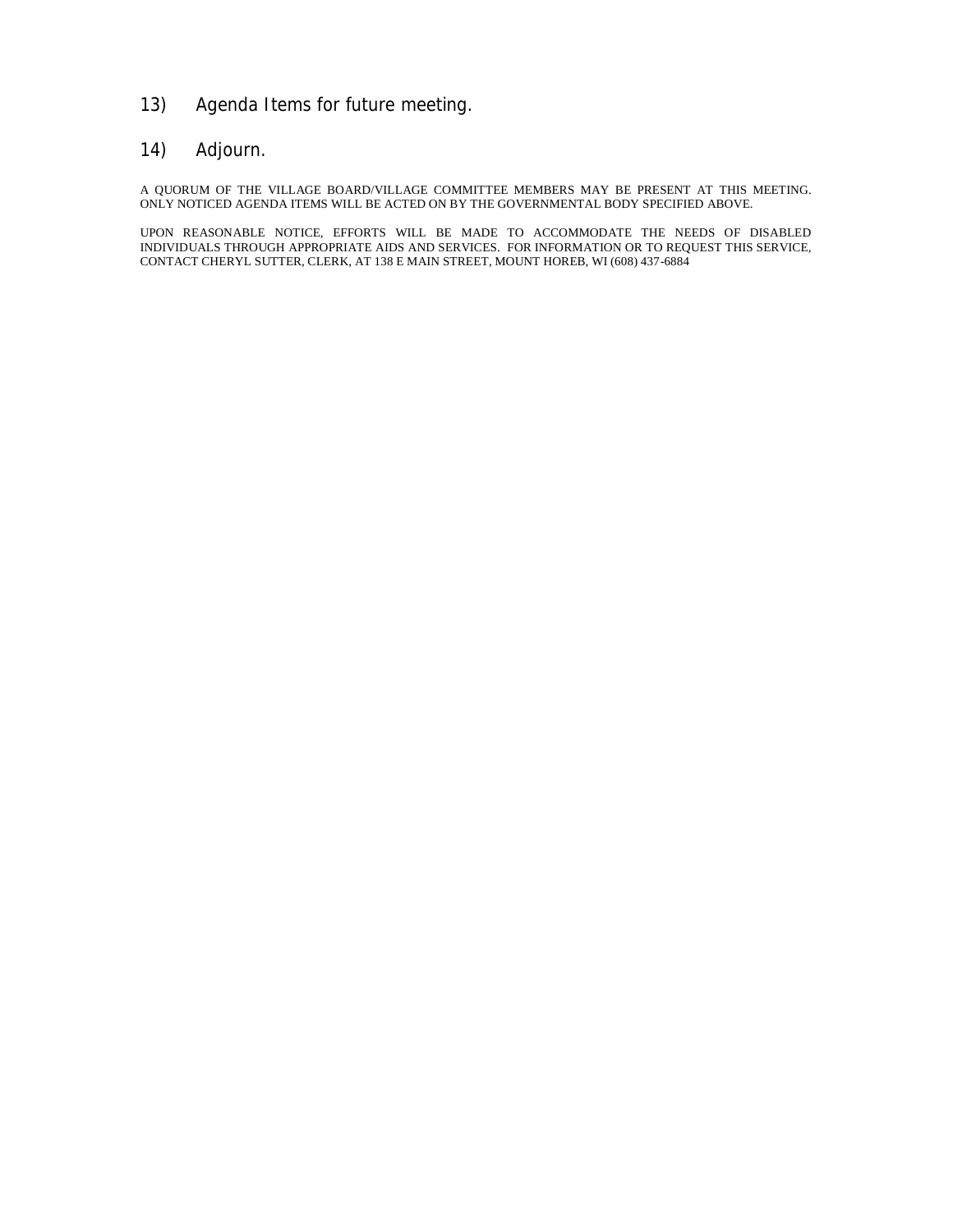### **PLAN COMMISSION/HISTORIC PRESERVATION COMMISSION MEETING MINUTES APRIL 8, 2010**

The Plan Commission/Historic Preservation Commission met in regular session in the Board Room of the Municipal Building, 138 E Main Street, Mount Horeb, WI. Commission Chair Haroldson called the meeting to order at 7:00pm. A roll call was taken. Present were Commissioners Steiner, Roberts, Scribner, and Sievers. Also present was Village Administrator Lawrence Bierke.

**Minutes:** Minutes from the March 11, 2010 meeting were reviewed. Roberts moved, Sievers seconded to approve the minutes. Motion carried.

**Audience with Ron Symdon**: Mr. Symdon did not appear at the meeting.

**Public Hearing to Consider a Conditional Use Permit Application for 202 E. Lincoln Street, Suite E for a health club:** Chair Haroldson opened the public hearing at 7:03pm and after requesting public comments three times, closed the public hearing at 7:04pm. No members of the public spoke for or against issuing the Conditional Use Permit.

**Resolution 2010-14 granting a Conditional Use Permit for 202 E Lincoln Street for a health club:** Roberts moved, Steiner seconded to approve Resolution 2010-14 with the addition of setting the hours of operation from 6 AM to 10 PM. Motion carried.

Chair Haroldson skipped ahead on the agenda.

**Public Hearing to Consider Amendments to the Village's Official Map and Zoning Map:** Chair Haroldson opened the public hearing at 7:12pm and after requesting public comments three times, closed the public hearing at 7:23pm. No members of the public spoke for or against approval of the maps.

**Ordinance 2010-04 Amending the Official Village Map and Zoning Map**: The Plan Commission decided to separate the Zoning Map and Official Map approvals into two separate motions.

Scribner moved, Roberts seconded to approve the proposed zoning map without the three additional changes/corrections that were suggested by Bierke. Motion carried.

Scribner moved, Roberts seconded to approve the proposed official map as proposed. Motion carried.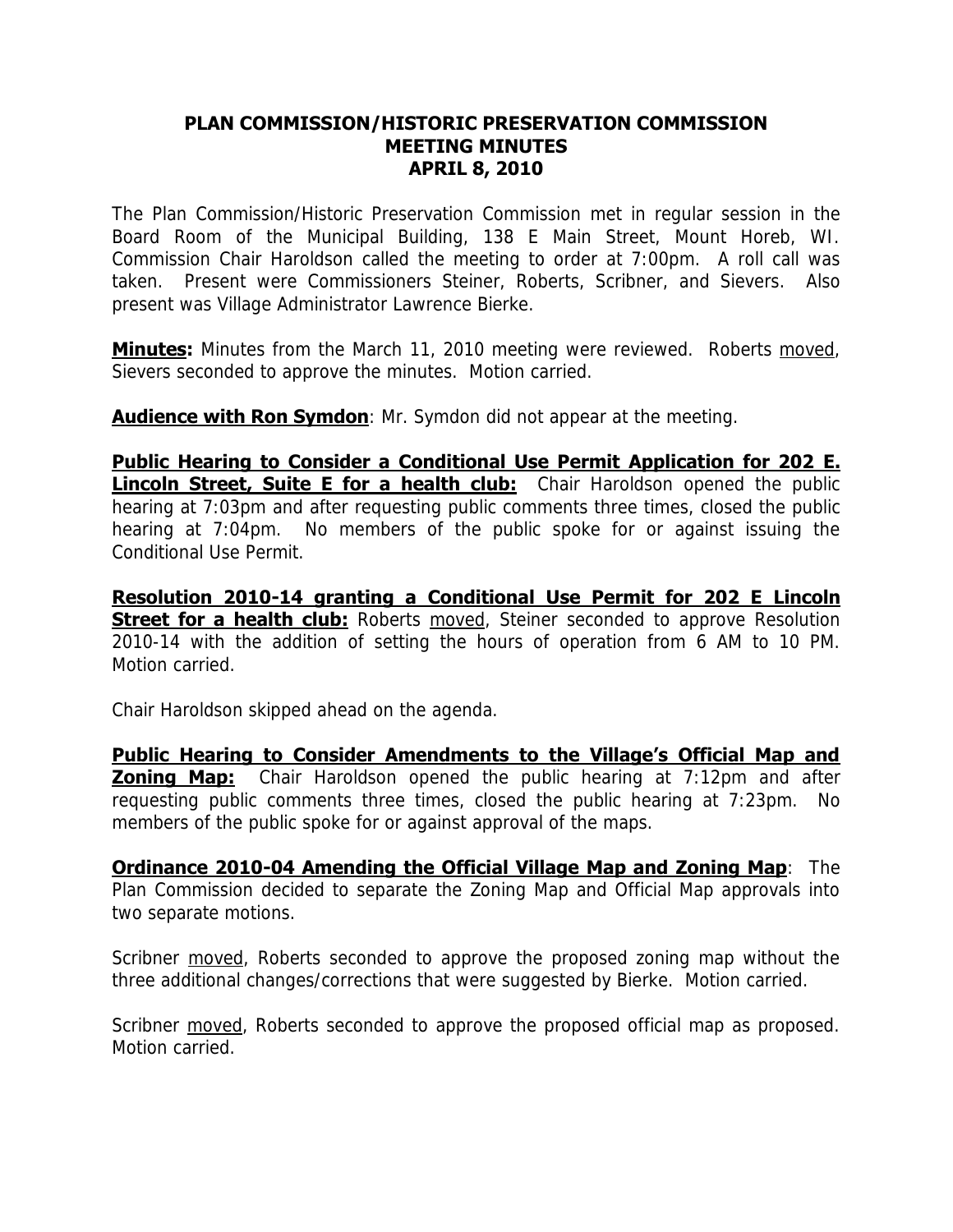**Public Hearing to Consider a Conditional Use Permit Application for 102 S. Grove Street for a dance studio:** Chair Haroldson opened the public hearing at 7:29 pm and after requesting public comments three times, closed the public hearing at 7:33 pm. No members of the public spoke for or against issuing the Conditional Use Permit.

**Resolution 2010-13 granting a Conditional Use Permit for 102 S Grove Street for a dance studio:** Roberts moved, Steiner seconded to approve the resolution with the addition of setting hours of operation for 6 AM to 10 PM. Motion carried.

**Extraterritorial Jurisdiction for a Rezone for Beverly Docken in the Town of Blue Mounds**: The Plan Commission reviewed the request and decided not to issue a comment on the proposal.

**Guidelines for a Rezoning Request**: The Commission reviewed the proposal and asked Bierke to check with the Village Attorney to determine if a public hearing was required if the rezone request was inconsistent with the Comprehensive Plan. Bierke was also asked to amend the proposal to include the language regarding the Comprehensive Plan as suggested by the Village Planner.

**Village Administrator Report:** Bierke had nothing to report.

**Village Planners Report:** Slavney was not present.

**Agenda Items for Next Meeting:** None were suggested.

**Adjournment:** Roberts moved, Scribner seconded to adjourn the meeting at 8:02pm, carried by voice vote.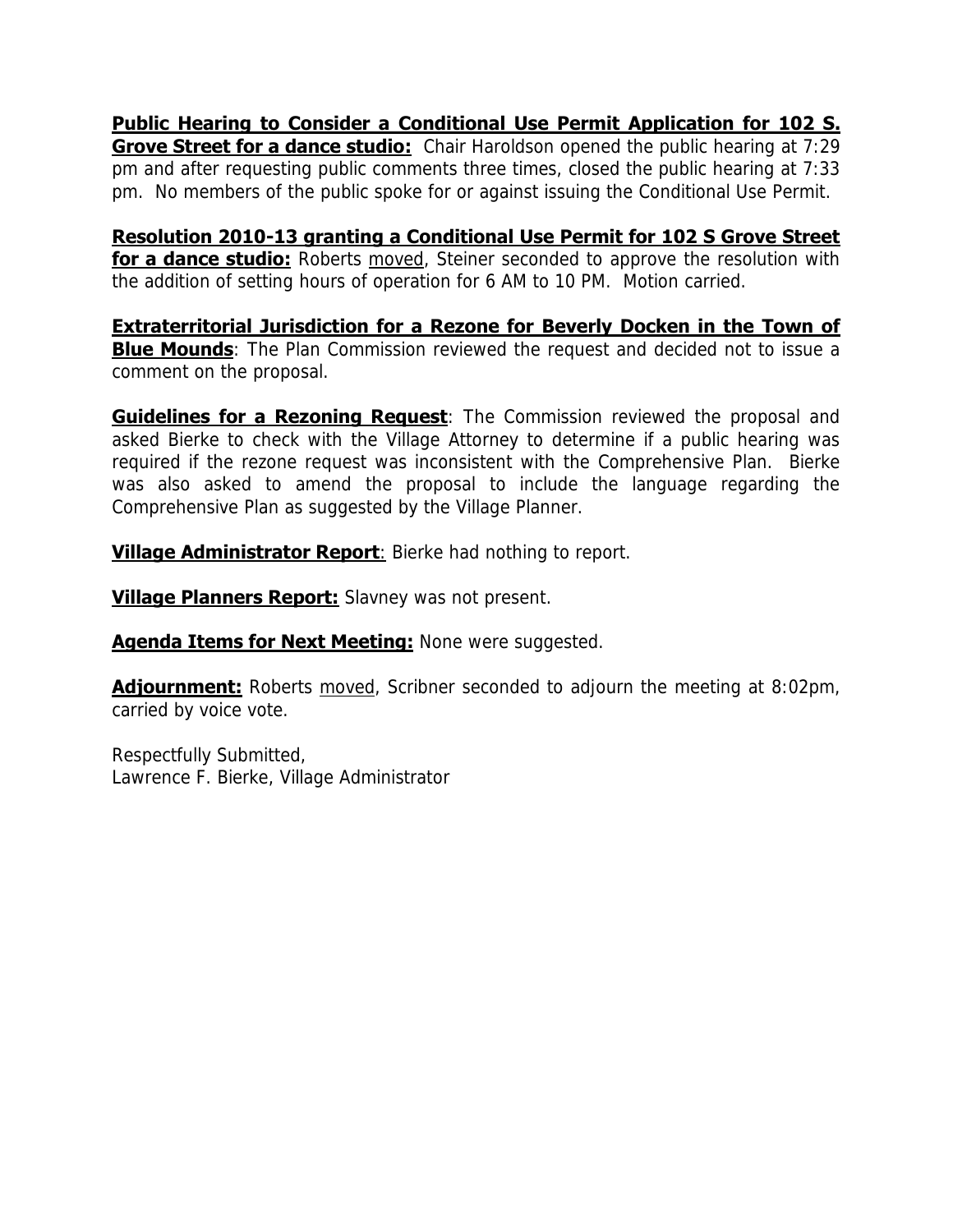

138 E Main St Mount Horeb, WI 53572 Phone (608) 437-6884/Fax (608) 437-3190 Email: mhinfo@mounthorebwi.info Website: www.mounthorebwi.info

### PLAN COMMISSION/HISTORIC PRESERVATION COMMISSION THURSDAY, MAY 13, 2010

The Plan Commission of the Village of Mount Horeb will meet on the above date at 7:00pm in the Board Room of the Municipal Building, 138 E Main Street, Mount Horeb, WI. Agenda as follows:

- 1) Call to order Roll call.
- 2) Review minutes of the April 8, 2010 meeting.
- 3) Audience Ron Symdon regarding the marketing and development of properties within TIF #3.
- 4) Audience with John Klarer of the Mount Horeb Telephone Company to discuss paving the existing gravel portion of the parking lot.
- 5) Consider Certificate of Appropriateness from George and Janice Sievers for Open House Imports, 308 E Main Street.
- 6) Consider Guidelines for Rezone Permit Applications.
- 7) Village Administrator's report.
- 8) Agenda Items for future meeting.
- 9) Adjourn.

A QUORUM OF THE VILLAGE BOARD/VILLAGE COMMITTEE MEMBERS MAY BE PRESENT AT THIS MEETING. ONLY NOTICED AGENDA ITEMS WILL BE ACTED ON BY THE GOVERNMENTAL BODY SPECIFIED ABOVE.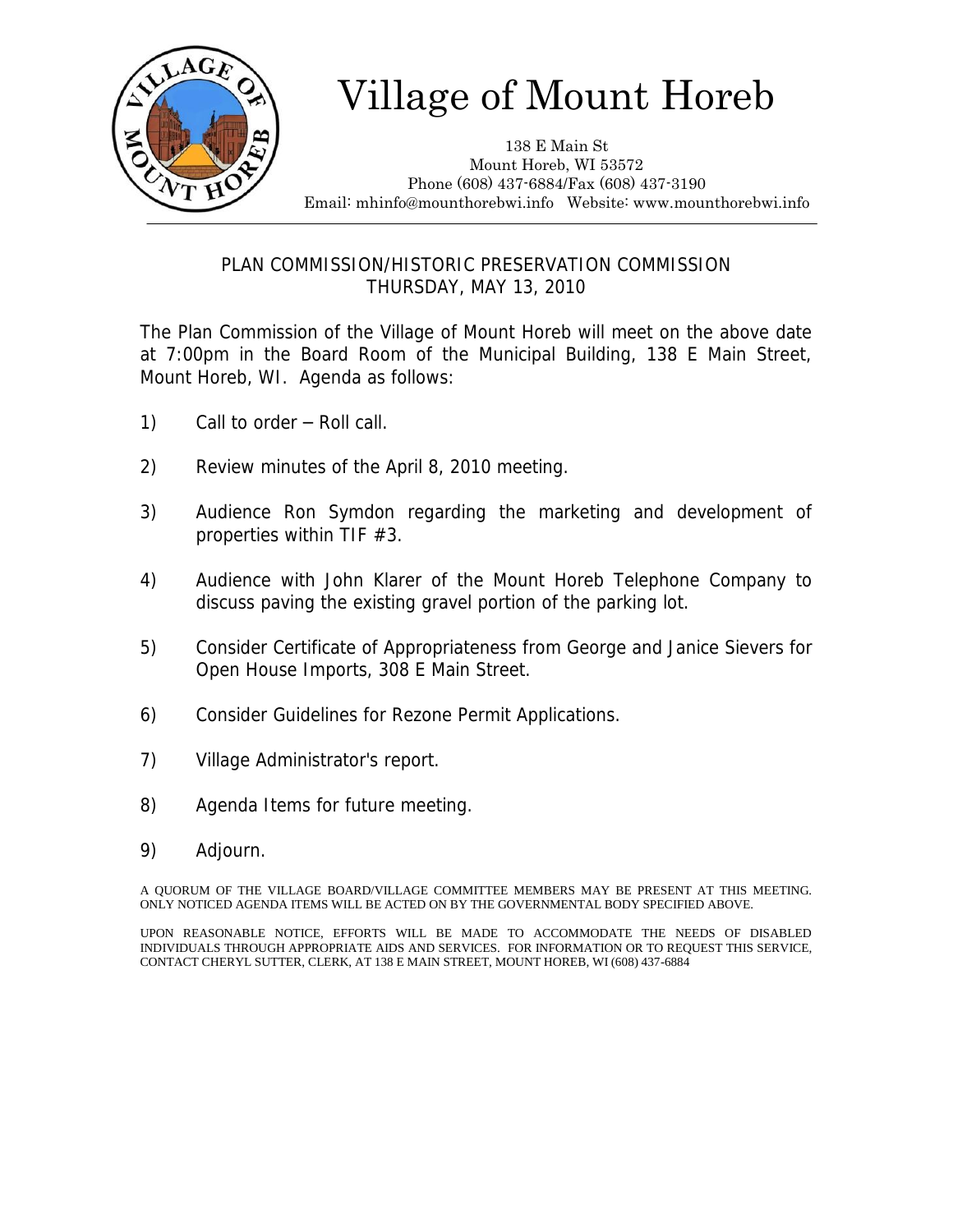### **PLAN COMMISSION/HISTORIC PRESERVATION COMMISSION MEETING MINUTES MAY 13, 2010**

The Plan Commission/Historic Preservation Commission met in regular session in the Board Room of the Municipal Building, 138 E Main Street, Mount Horeb, WI. Commission Chair Haroldson called the meeting to order at 7:00pm. A roll call was taken. Present were Commissioners Steiner, Roberts, Grindle, Scribner, Rooney, and Sievers. Also present was Village Administrator Lawrence Bierke.

**Minutes:** Minutes from the April 8, 2010 meeting were reviewed. Roberts moved, Scribner seconded to approve the minutes. Motion carried.

Agenda items were taken out of order.

**Audience with John Klarer of the Mount Horeb Telephone Company:** Mr. Klarer was present to discuss the parking lot area behind the Mount Horeb Telephone Building. He requested permission to pave the remaining graveled area and create two parking stalls as a result. The site plan materials, deed restriction, and minutes from 1998 and 1999 were reviewed. Bierke was asked to consult with the Village Attorney and Village Planner on the matter.

Scribner moved, Sievers seconded to refer to legal counsel to determine if any other action is necessary to resolve this and to give the Village Administrator the authority to settle the issue if no action is necessary. Motion carried.

**Certificate of Appropriateness Application from George and Janice Sievers for Open House Imports, 308 E. Main Street:** Sievers recused himself and presented to the Commission his plans for changing the exterior of his building. Scribner moved, Grindle seconded to approve the Certificate of Appropriateness with the addition of added shutters to the third floor. Motion carried.

**Audience with Ron Symdon**: Mr. Symdon was present to discuss his marketing of his proposed development. His only contact with a potential buyer was for a convenience store. Bierke reminded Symdon that he was responsible for a portion of the debt of TID #3 and that he will be contacted shortly about making payments.

**Rezone Permit Guidelines**: Change to insert @2 where Zoning Administrator checks consistency with the Comprehensive Plan. Also add Village Code citations referenced in paragraphs.

**Village Administrator Report:** Bierke had nothing to report.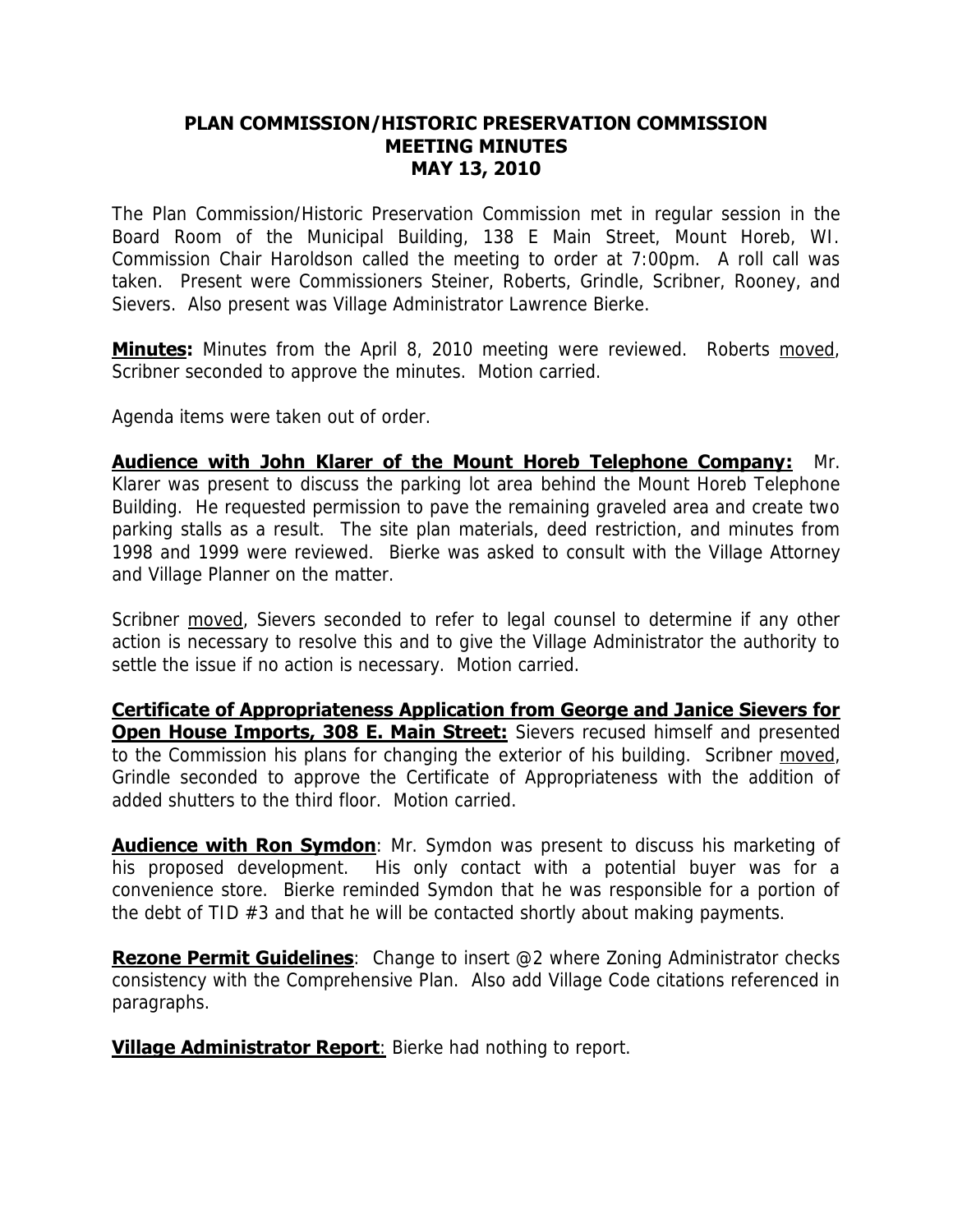**Agenda Items for Next Meeting:** It was asked that the Village get input from the Attorney and Planner regarding how often the Village should consider amending the Comprehensive Plan and if the village can require the applicant to pay the costs associated with the amendment.

**Adjournment:** Rooney moved, Roberts seconded to adjourn the meeting at 9:05pm, carried by voice vote.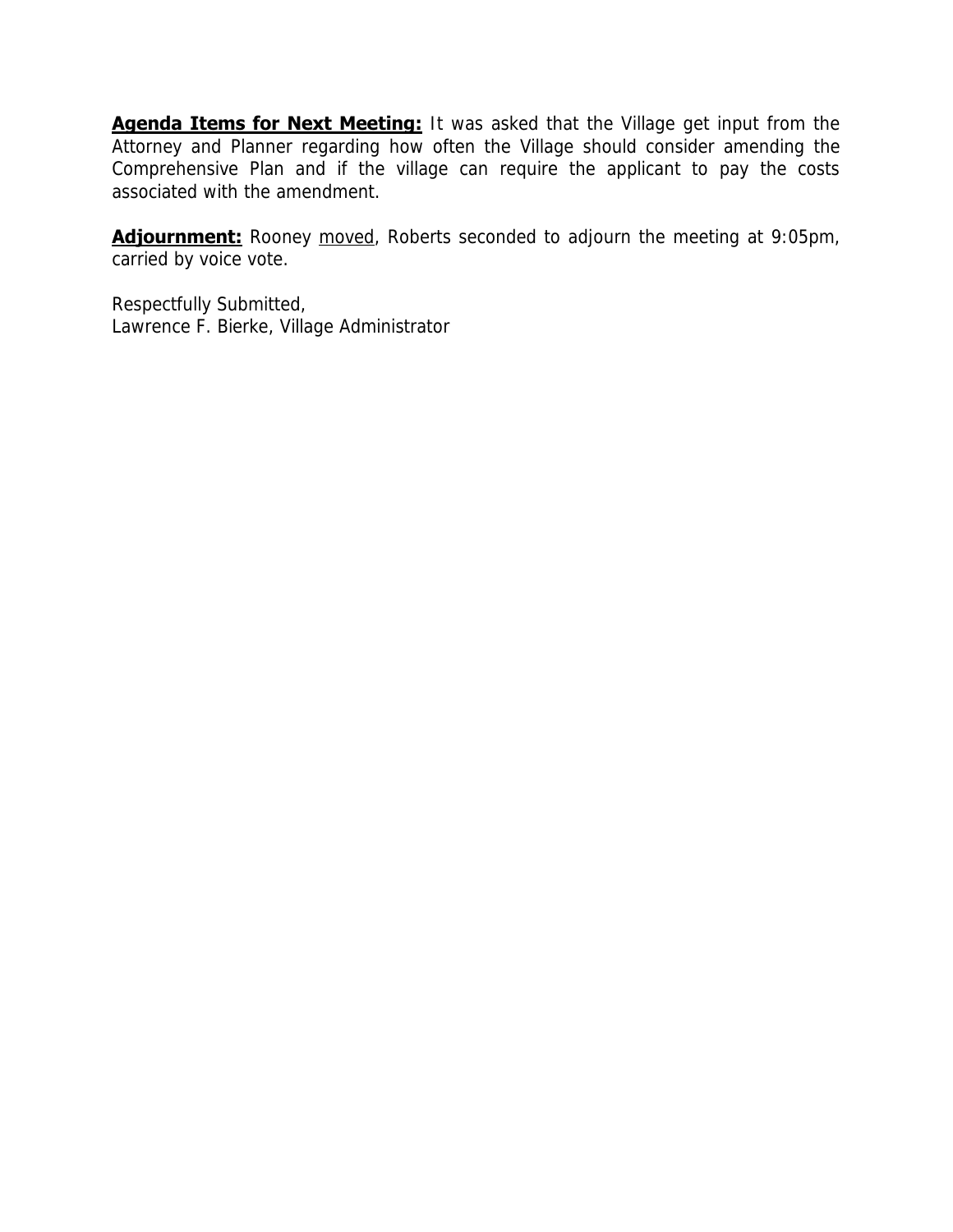

138 E Main St Mount Horeb, WI 53572 Phone (608) 437-6884/Fax (608) 437-3190 Email: mhinfo@mounthorebwi.info Website: www.mounthorebwi.info

PLAN COMMISSION/HISTORIC PRESERVATION COMMISSION THURSDAY, JUNE 10, 2010

The Plan Commission of the Village of Mount Horeb will meet on the above date at 7:00pm in the Board Room of the Municipal Building, 138 E Main Street, Mount Horeb, WI. Agenda as follows:

- 1) Call to order Roll call.
- 2) Review minutes of the May 13, 2010 meeting.
- 3) Consider Conditional Use Permit application from Kevin and Karen Elert to operate a heating/air conditioning business at 205 W Main Street.
- 4) Discuss Main Street Business District zoning.
- 5) Consider revised Site Plan for Mount Horeb Telephone Company.
- 6) Wind energy systems update.
- 7) Consider Guidelines for Rezone Permit Applications.
- 8) Village Administrator's report.
- 9) Agenda Items for future meeting.
- 10) Adjourn.

A QUORUM OF THE VILLAGE BOARD/VILLAGE COMMITTEE MEMBERS MAY BE PRESENT AT THIS MEETING. ONLY NOTICED AGENDA ITEMS WILL BE ACTED ON BY THE GOVERNMENTAL BODY SPECIFIED ABOVE.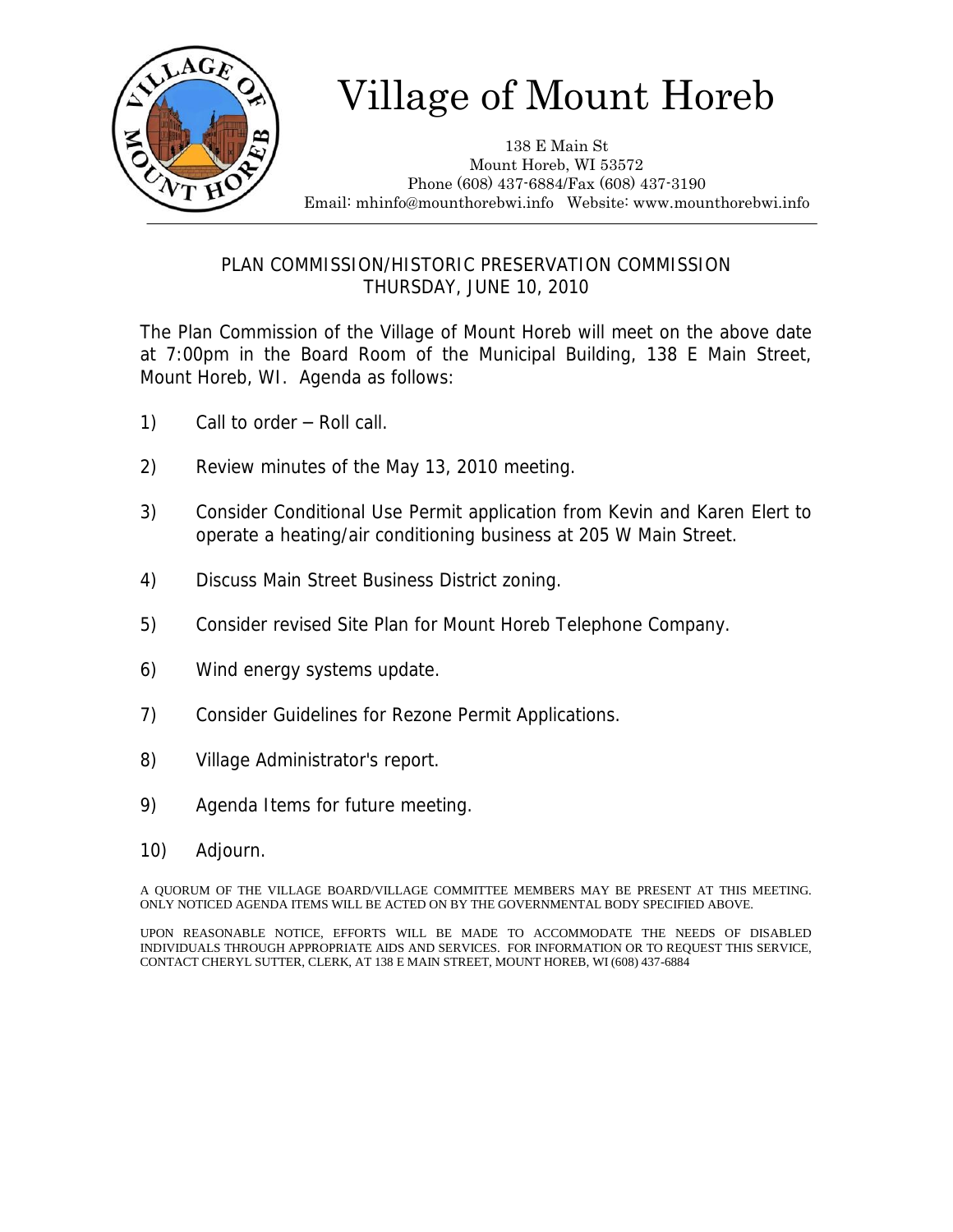### **PLAN COMMISSION/HISTORIC PRESERVATION COMMISSION MEETING MINUTES JUNE 10, 2010**

The Plan Commission/Historic Preservation Commission met in regular session in the Board Room of the Municipal Building, 138 E Main Street, Mount Horeb, WI. Commission Chair Haroldson called the meeting to order at 7:00pm. A roll call was taken. Present were Commissioners Steiner, Roberts, Grindle, Scribner, Rooney, and Sievers. Also present was Village Administrator Lawrence Bierke.

**Minutes:** Minutes from the May 13, 2010 meeting were reviewed. Roberts moved, Scribner seconded to approve the minutes. Motion carried.

## **Conditional Use Permit for 205 W. Main Street:** Applicant withdrew application.

**Main Street Business Zoning District:** The Commission discussed the rezoning of properties in areas of the downtown to allow more flexibility on building design and setbacks. The Commission asked that notices be mailed to all property owners affected and property owners within 100 feet of affected properties.

Rooney moved, Roberts seconded to set a public hearing for the next Plan Commission meeting. Motion carried.

**Revised Site Plan for the Mount Horeb Telephone Company:** The Commission reviewed the revised site plan that was submitted by Mr. Klarer and the Mount Horeb Telephone Company. The following residents were present to speak on this issue: Kurt Nowka, Heidi Richardson, Brett Aikin, and Brent Aldernman.

Sievers moved, Scribner seconded to instruct the Zoning Administrator to determine if Conditional Uses were an appropriate solution to the neighbor's concerns with the site plan. Motion carried.

**Wind Energy Systems Update:** Haroldson announced that new draft regulations were issued by the Public Service Commission. Bierke explained that he had engaged the Village Attorney to provide the Plan Commission with a summary of the rules being considered.

**Rezone Permit Guidelines**: Bierke announced that he did not have time over the past month to work on this issue and that it would be on the next agenda.

**Village Administrator Report:** Bierke reported on the Car Wash and Eberle building developments.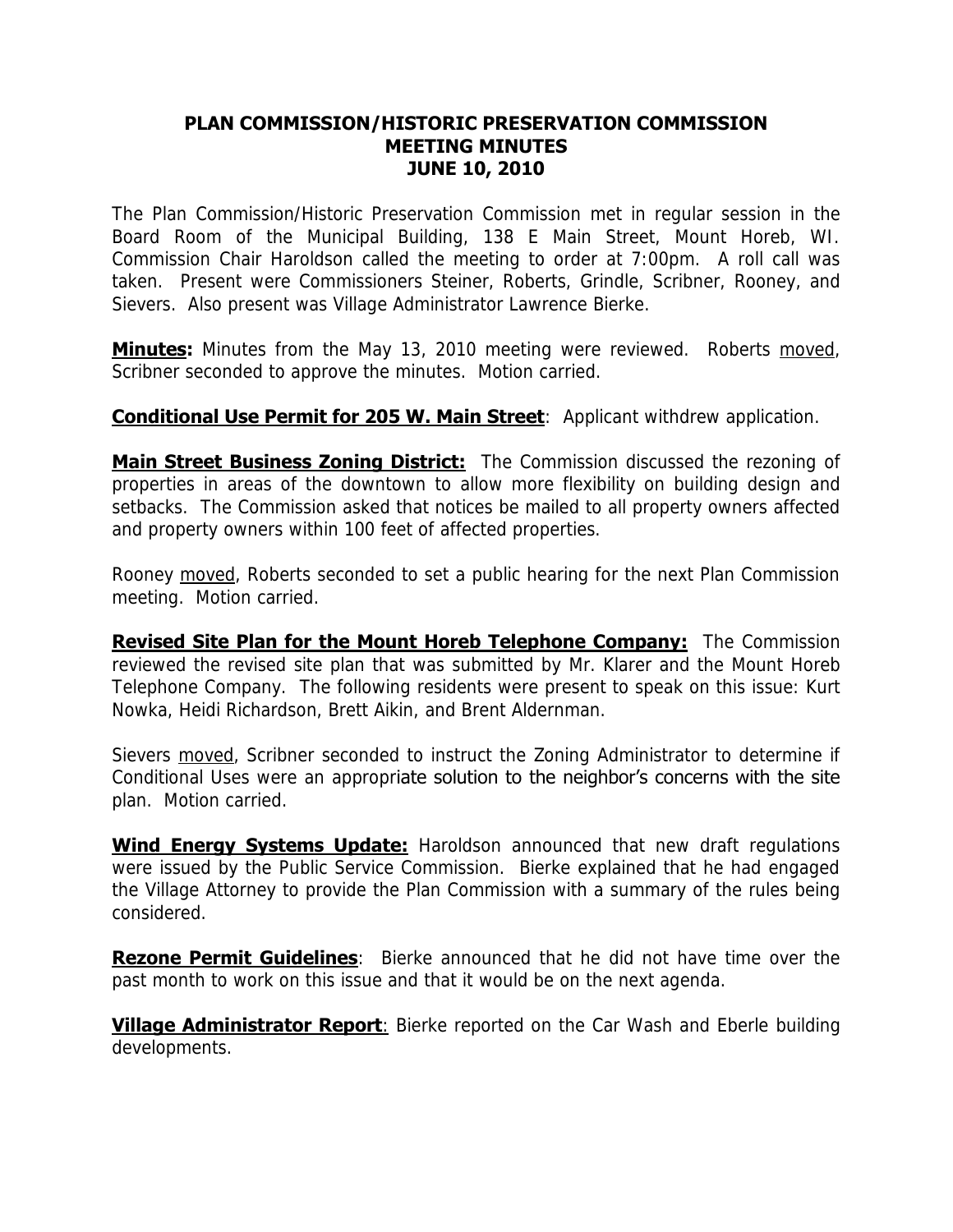**Agenda Items for Next Meeting:** Chair Haroldson suggested that he may cancel the July meeting if the agenda is light.

Adjournment: Roberts moved, Rooney seconded to adjourn the meeting at 8:30pm, carried by voice vote.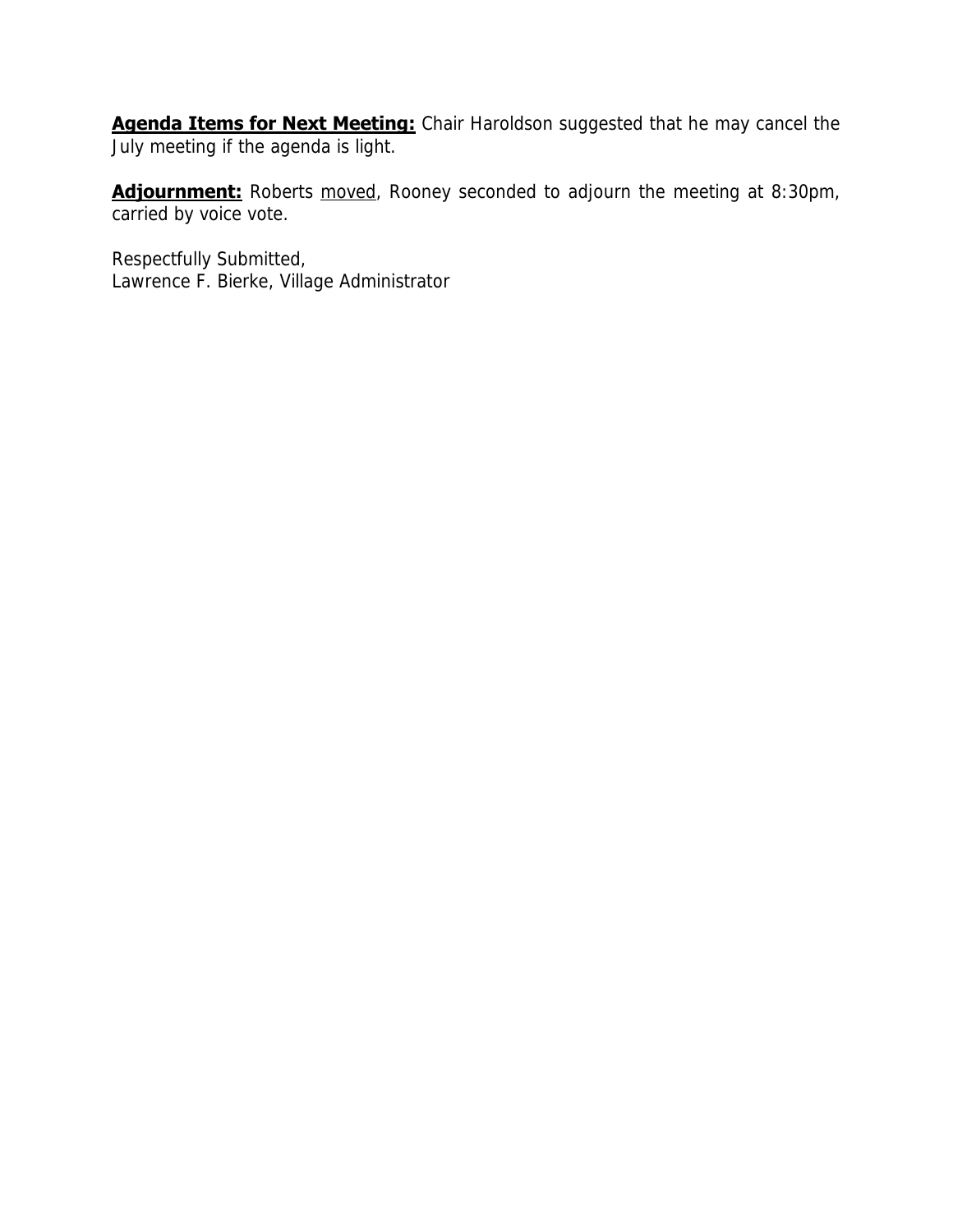

138 E Main St Mount Horeb, WI 53572 Phone (608) 437-6884/Fax (608) 437-3190 Email: mhinfo@mounthorebwi.info Website: www.mounthorebwi.info

### PLAN COMMISSION/HISTORIC PRESERVATION COMMISSION THURSDAY, JULY 8, 2010

The Plan Commission of the Village of Mount Horeb will meet on the above date at 7:00pm in the Board Room of the Municipal Building, 138 E Main Street, Mount Horeb, WI. Agenda as follows:

- 1) Call to order Roll call.
- 2) Consider minutes of the June 10, 2010 meeting.
- 3) Consider Certificate of Appropriateness for Dr Roland Wilson, 215 E. Main Street.
- 4) Consider Certificate of Appropriateness for Duluth Trading Company, 100 W. Main.
- 5) Consider Mount Horeb Telephone Company's Site Plan Amendment.
- 6) Consider Guidelines for Rezone Permit Applications.
- 7) Dane County Parks and Openspace Plan Update.
- 8) Plan Commission Chair report.
- 9) Village Administrator's report.
- 10) Agenda Items for future meeting.
- 11) Adjourn.

A QUORUM OF THE VILLAGE BOARD/VILLAGE COMMITTEE MEMBERS MAY BE PRESENT AT THIS MEETING. ONLY NOTICED AGENDA ITEMS WILL BE ACTED ON BY THE GOVERNMENTAL BODY SPECIFIED ABOVE.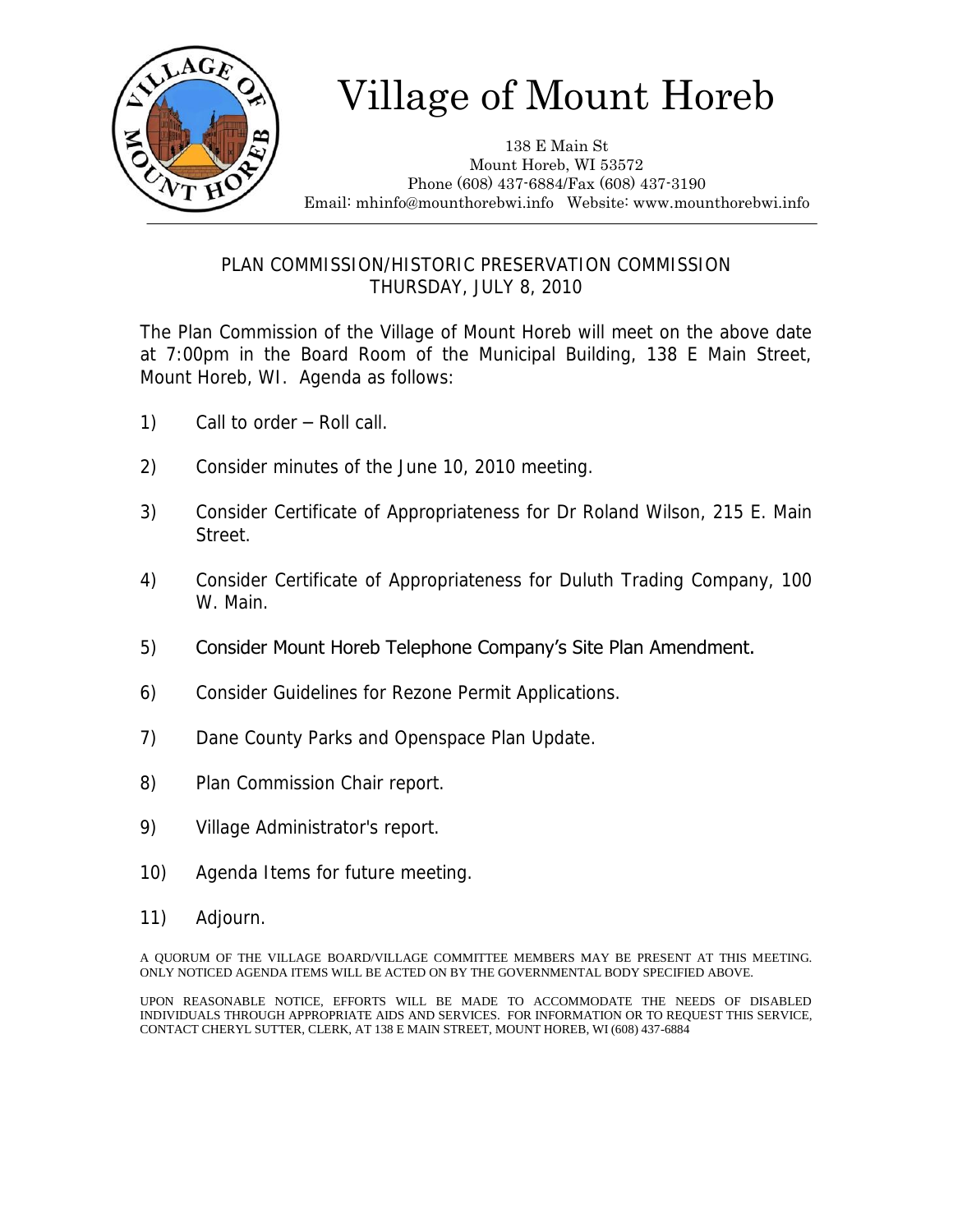### **PLAN COMMISSION/HISTORIC PRESERVATION COMMISSION MEETING MINUTES JULY 8, 2010**

The Plan Commission/Historic Preservation Commission met in regular session in the Board Room of the Municipal Building, 138 E Main Street, Mount Horeb, WI. Commission Chair Haroldson called the meeting to order at 7:00pm. A roll call was taken. Present were Commissioners Grindle, Scribner, Rooney, and Sievers. Also present was Village Administrator Lawrence Bierke.

**Minutes:** Minutes from the June 10, 2010 meeting were reviewed. Scribner moved, Rooney seconded to approve the minutes. Motion carried.

**Certificate of Appropriateness for 215 E. Main Street**: Grindle moved, Scribner seconded to approve the Certificate of Appropriateness for 215 E. Main Street. Motion carried.

**Certificate of Appropriateness for 100 W. Main Street**: Sievers moved, Grindle seconded to approve the Certificate of Appropriateness for 100 W. Main Street. Motion carried.

**Revised Site Plan for the Mount Horeb Telephone Company:** The Commission reviewed the revised site plan that was submitted by Mr. Klarer and the Mount Horeb Telephone Company. After some discussion, the Plan Commission requested a revised site plan be submitted that showed a six foot high fence, maintenance free, opaque privacy fence separating the parking lot from the residential properties.

Rooney moved, Grindle seconded to request a revised site plan for the next Plan Commission meeting that reflect items  $\#1$ ,  $\#2$ , and  $\#3$  of the Village Planner's July 8<sup>th</sup>, 2010 memo and that #3 be amended to read a six foot high, maintenance free, opaque privacy fence be installed between all abutting residential property. Motion carried.

Bierke is to send letters to neighbors prior to the next meeting inviting them to attend.

**Rezoning Guidelines:** The Commission reviewed the latest draft and requested the following changes:

- 1. Paragraph 6 change language to reflect at a "subsequent" Village Board meeting, the Village Board will consider the proposed rezoning request.
- 2. Paragraph 2 change the "with" to "will" and add "will have the option to revise their application to conform to the existing Comprehensive Plan or to submit…"
- 3. Paragraph 7 change applicants to applicant's.

Bierke was asked to have a draft Site Plan Review Steps document prepared for next meeting.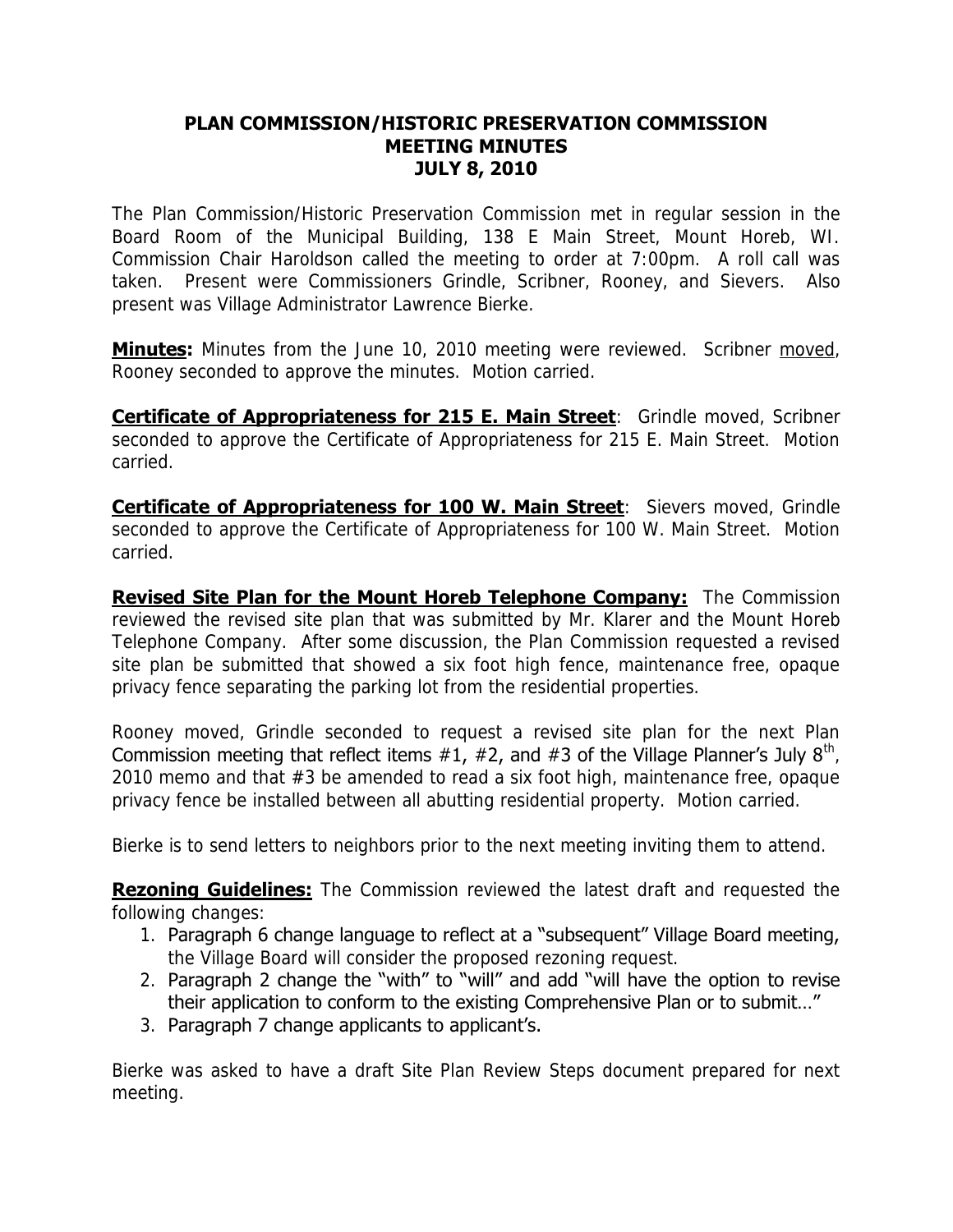**Village Administrator Report:** Bierke reported that Dane County is planning to start revisions on their Parks and Open space Plan this fall.

**Plan Commission Chair Report:** Haroldson reported that the review of the draft Public Service Commission wind energy rules had been stopped. Haroldson decided to wait until after the PSC had finalized the wind energy rules to engage the attorney in a review.

**Agenda Items for Next Meeting:** On the August 5<sup>th</sup> at 7 PM agenda the Commission asked that the wind moratorium be reviewed and that Slavney update them on CARPC.

**Adjournment:** Rooney moved, Scribner seconded to adjourn the meeting at 8:24pm, carried by voice vote.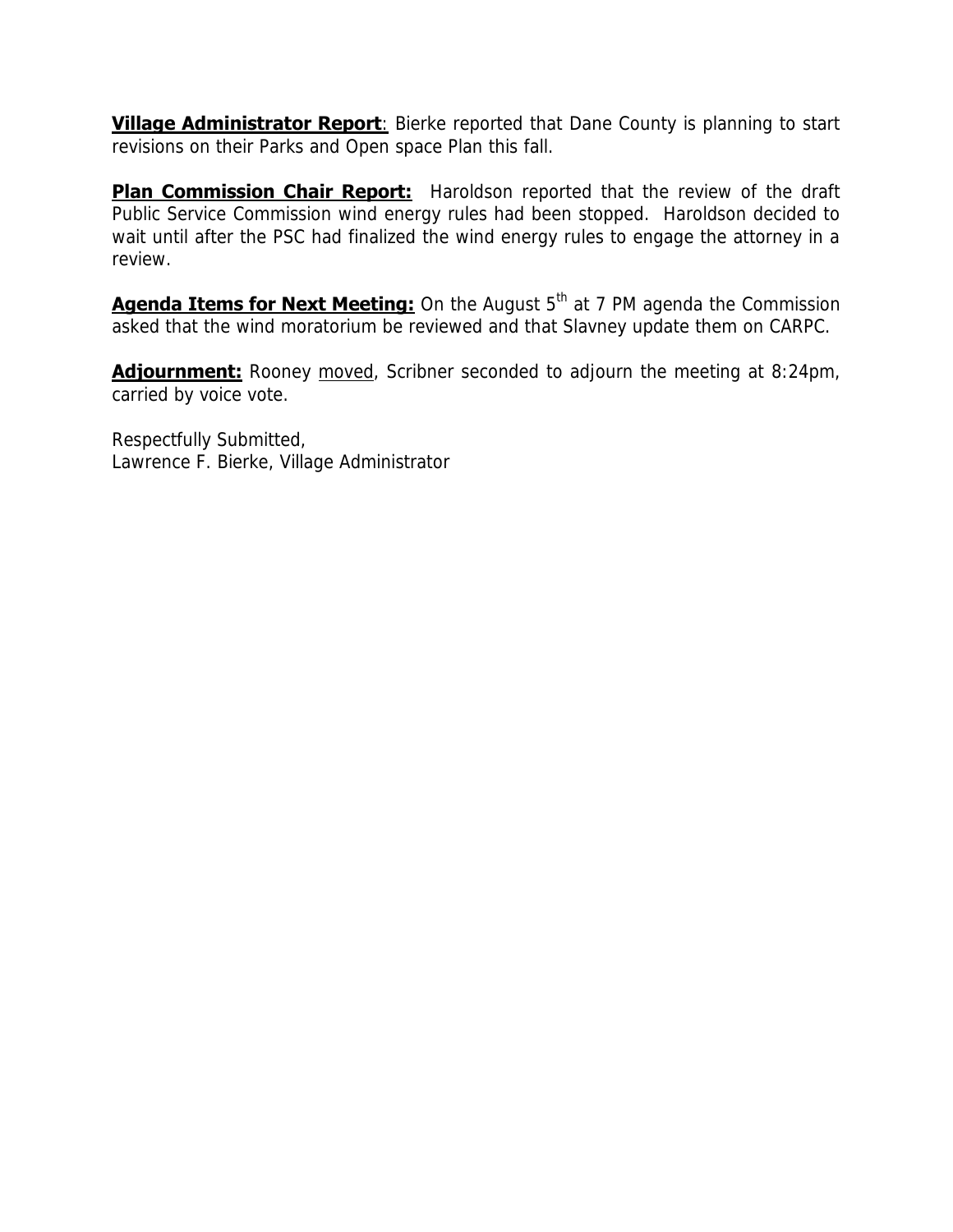

138 E Main St Mount Horeb, WI 53572 Phone (608) 437-6884/Fax (608) 437-3190 Email: mhinfo@mounthorebwi.info Website: www.mounthorebwi.info

### SECOND AMENDED PLAN COMMISSION/HISTORIC PRESERVATION COMMISSION THURSDAY, AUGUST 12, 2010

The Plan Commission of the Village of Mount Horeb will meet on the above date at 7:00pm in the Board Room of the Municipal Building, 138 E Main Street, Mount Horeb, WI. Agenda as follows:

- 1) Call to order Roll call.
- 2) Review minutes of the July 8, 2010 meeting.
- 3) Public Hearing: The purpose of the hearing is to receive input to keep Central Business District zoning or change to Main Street Business District zoning in the central portion of Main Street roughly between Second Street and Fourth Street.
- 4) Consider Ordinance 2010-14, "TO CHANGE ZONING ON EXISTING CB CENTRAL BUSINESS PARCELS TO MB MAIN STREET BUSINESS ZONING".
- 5) Consider Design Review modification request from Rich Eberle.
- 6) Consider draft Ordinance 2010-13, "AN ORDINANCE TO AMEND SECTION 17.20(2)(b) AGRICULTURAL LAND USES" regarding apiaries.
- 7) Consider Certificate of Appropriateness for 117 South First Street to consider adding an outdoor smoking room.
- 8) Wind energy systems update and moratorium review.
- 9) Discussion of extraterritorial jurisdiction land splits.
- 10) Consider Guidelines for Rezone Permit Applications.
- 11) Consider Guidelines for Design Review Application.
- 12) Village Planner's Report.
- 13) Chairman's Report.
- 14) Agenda Items for future meeting.
- 15) Adjourn.

A QUORUM OF THE VILLAGE BOARD/VILLAGE COMMITTEE MEMBERS MAY BE PRESENT AT THIS MEETING. ONLY NOTICED AGENDA ITEMS WILL BE ACTED ON BY THE GOVERNMENTAL BODY SPECIFIED ABOVE.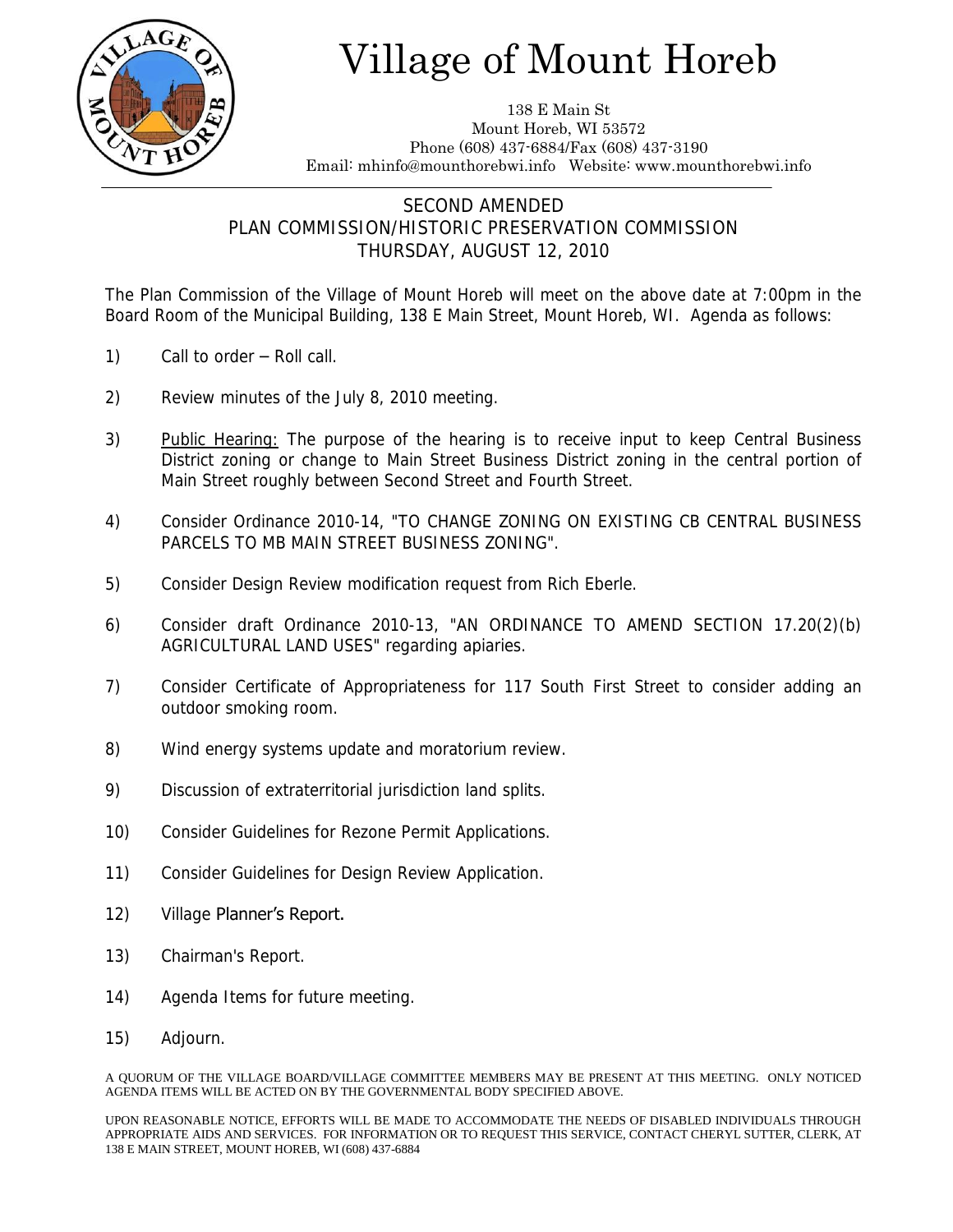### **PLAN COMMISSION/HISTORIC PRESERVATION COMMISSION MEETING MINUTES AUGUST 12, 2010**

The Plan Commission/Historic Preservation Commission met in regular session in the Board Room of the Municipal Building, 138 E Main Street, Mount Horeb, WI. Commission Chair Haroldson called the meeting to order at 7:00pm. A roll call was taken. Present were Commissioners Grindle, Steiner, Roberts, Rooney, and Sievers. Also present was Village Administrator Lawrence Bierke.

**Minutes:** Minutes from the July 8, 2010 meeting were reviewed. Rooney moved, Grindle seconded to approve the minutes. Motion carried.

Commissioner Sievers excused himself from participating in the Public Hearing and Ordinance 2010-14 and sat in the audience.

**Public Hearing on draft Ordinance 2010-14 "To Change Zoning on Existing CB Central Business Parcels to MB Main Street Business Zoning". Chair Haroldson** opened the public hearing at 7:08pm. Village Planner, Michael Slavney presented on the proposed changes. Pam Lunder, Bob Schiefelbein, Dave Haack, Alex Pfister, John Anderson, George Sievers, and Muriel Olson all spoke opposed to the ordinance. Chair Haroldson closed the public hearing at 8:12pm.

#### **Draft Ordinance 2010-14 "TO CHANGE ZONING ON EXISTING CB CENTRAL BUSINESS PARCELS TO MB MAIN STREET BUSINESS ZONING":** Roberts moved, Rooney seconded to disapprove the Ordinance. Motion carried.

Commissioner Sievers rejoined the Commission for the remainder of the agenda.

**Consider Amendment to the Design Review of Rich Eberle Building**: Rooney moved, Roberts seconded to approve the amendment with three conditions: 1) The Village Engineer approve the retaining wall modifications, 2) the Village Planner approve the Lighting Plan, and 3) the Village Planner approve the Landscaping Plan. Motion carried.

**Consider Ordinance 2010-13 to "Amend Section 17.20(2)(b) Agricultural Land Uses" regarding Apiaries:** Rooney moved, Roberts seconded to set Ordinance 2010-13 for a public hearing at the next Plan Commission Meeting. Motion carried.

**Consider Certificate of Appropriateness for 117 South First Street for an outdoor smoking room:** Applicant was unavailable to attend and asked to be added to next month's meeting. Bierke will have it on the September Plan Commission agenda.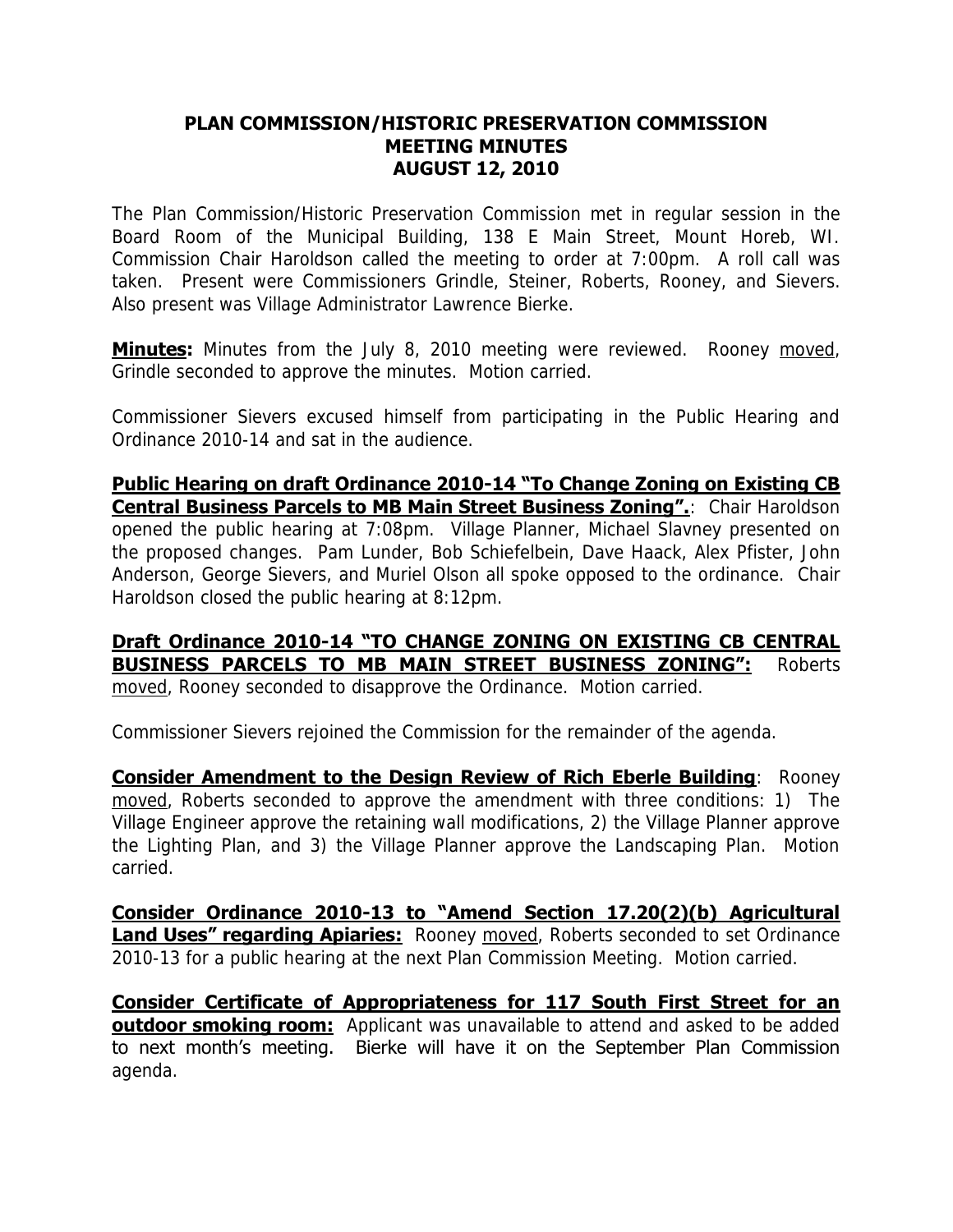**Wind Energy Moratorium:** The Commission reviewed the existing ordinance establishing the moratorium and determined that it was expired. Bierke will contact Village Attorney Dregne and have a new moratorium ordinance created for a public hearing at the next Plan Commission meeting.

**Extraterritorial Land Divisions:** Haroldson updated the Commission on a request he received from Randy Docken. Bierke went over the ordinance governing Extraterritorial Land Divisions and reported that Mr. Docken would be filing for a land split with Dane County.

**Rezone Permit Application Guidelines:** Roberts moved, Sievers seconded to approve the document with one modification. Motion carried. Bierke will have Village Board review and approve it at their next meeting.

**Design Review Application Guidelines**: The Commission discussed the 20 day timeline and decided it would be good to change it. Rooney moved, Roberts seconded to have staff create an ordinance and set a public hearing to amend the 20 day timeline. Motion carried.

**Village Planners Report**: Slavney reported that Dane County was working on new sewer standards, a Farmland Preservation Plan, the Lakes and Watershed Commission was working on Yahara Lakes region, and that a recent decision by CARPC was overturned by the courts.

**Plan Commission Chair Report:** Haroldson reported that Randy Docken had called him about splitting his property, and that the Duluth Trading Company remodeling was moving along nicely.

**Agenda Items for Next Meeting:** The Commission directed Bierke to notify MHTC that their parking lot issue will be on next month's agenda.

**Adjournment:** Grindle moved, Rooney seconded to adjourn the meeting at 9:26pm, carried by voice vote.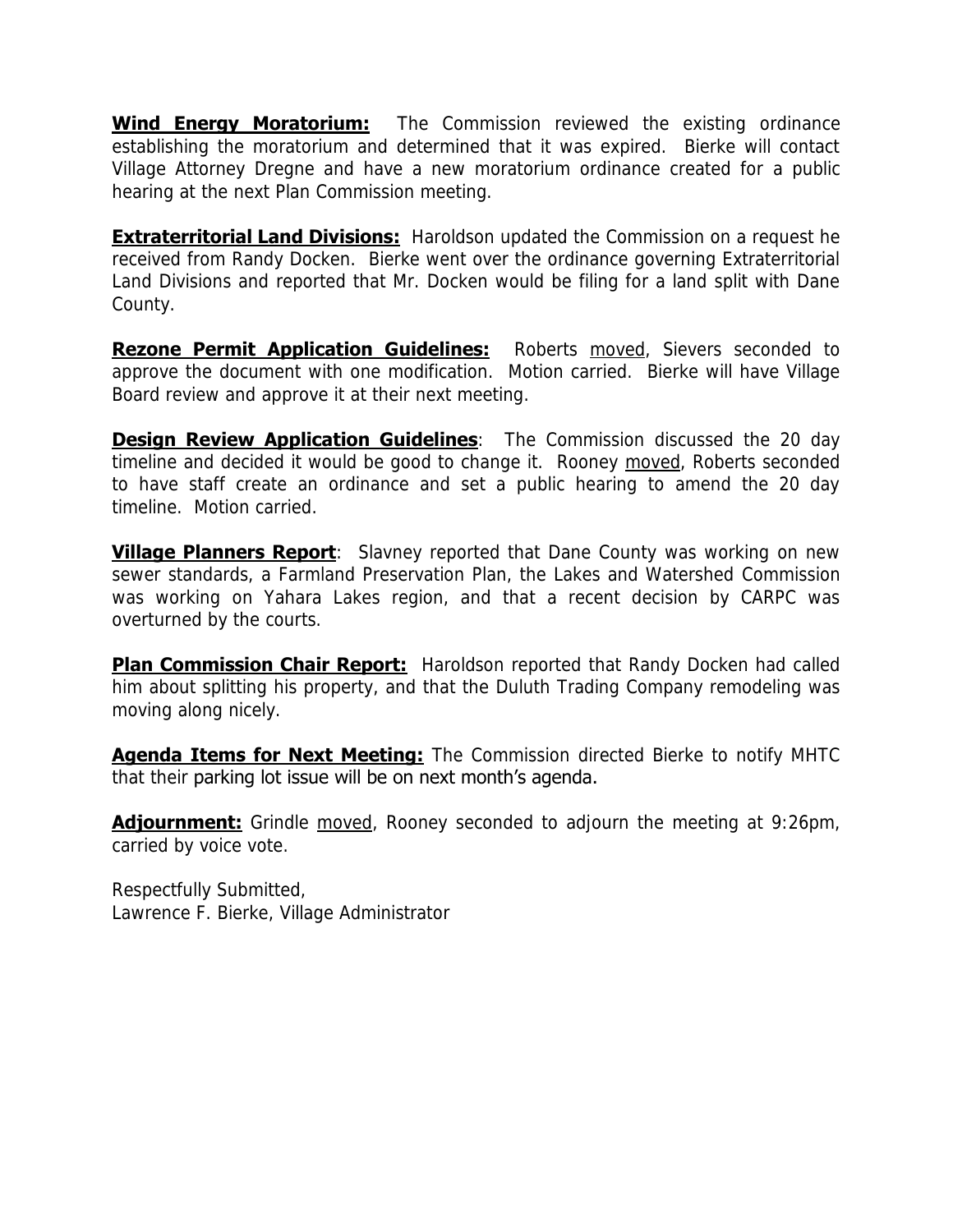

138 E Main St Mount Horeb, WI 53572 Phone (608) 437-6884/Fax (608) 437-3190 Email: mhinfo@mounthorebwi.info Website: www.mounthorebwi.info

### PLAN COMMISSION/HISTORIC PRESERVATION COMMISSION THURSDAY, SEPTEMBER 9, 2010

The Plan Commission of the Village of Mount Horeb will meet on the above date at 7:00pm in the Board Room of the Municipal Building, 138 E Main Street, Mount Horeb, WI. Agenda as follows:

- 1) Call to order Roll call.
- 2) Review minutes of the August 12, 2010 meeting.
- 3) Consider amended Design Review for Eberle building regarding roof color.
- 4) Consider Certificate of Appropriateness for 117 South First Street to consider adding an outdoor smoking room.
- 5) Consider and discuss Mount Horeb Telephone Company parking lot plan.
- 6) PUBLIC HEARING: To consider an amendment to Municipal Zoning Code Chapter 17.20(2) Agricultural Land Uses (b) Husbandry, to prohibit apiaries as a husbandry land use.
- 7) Consider draft Ordinance 2010-13, "AN ORDINANCE TO AMEND SECTION 17.20(2)(b) AGRICULTURAL LAND USES" regarding apiaries.
- 8) PUBLIC HEARING: To consider extension of temporary moratorium on wind energy systems.
- 9) Consider draft Ordinance 2010-17, "AN ORDINANCE TO IMPOSE A TEMPORARY STAY ON CONSTRUCTION OF WIND ENERGY SYSTEMS IN THE VILLAGE OF MOUNT HOREB".
- 10) PUBLIC HEARING: To consider Design Review Administration application timeline.
- 11) Consider draft Ordinance 2010-16, "AN ORDINANCE TO AMEND THE DESIGN REVIEW TIMELINE".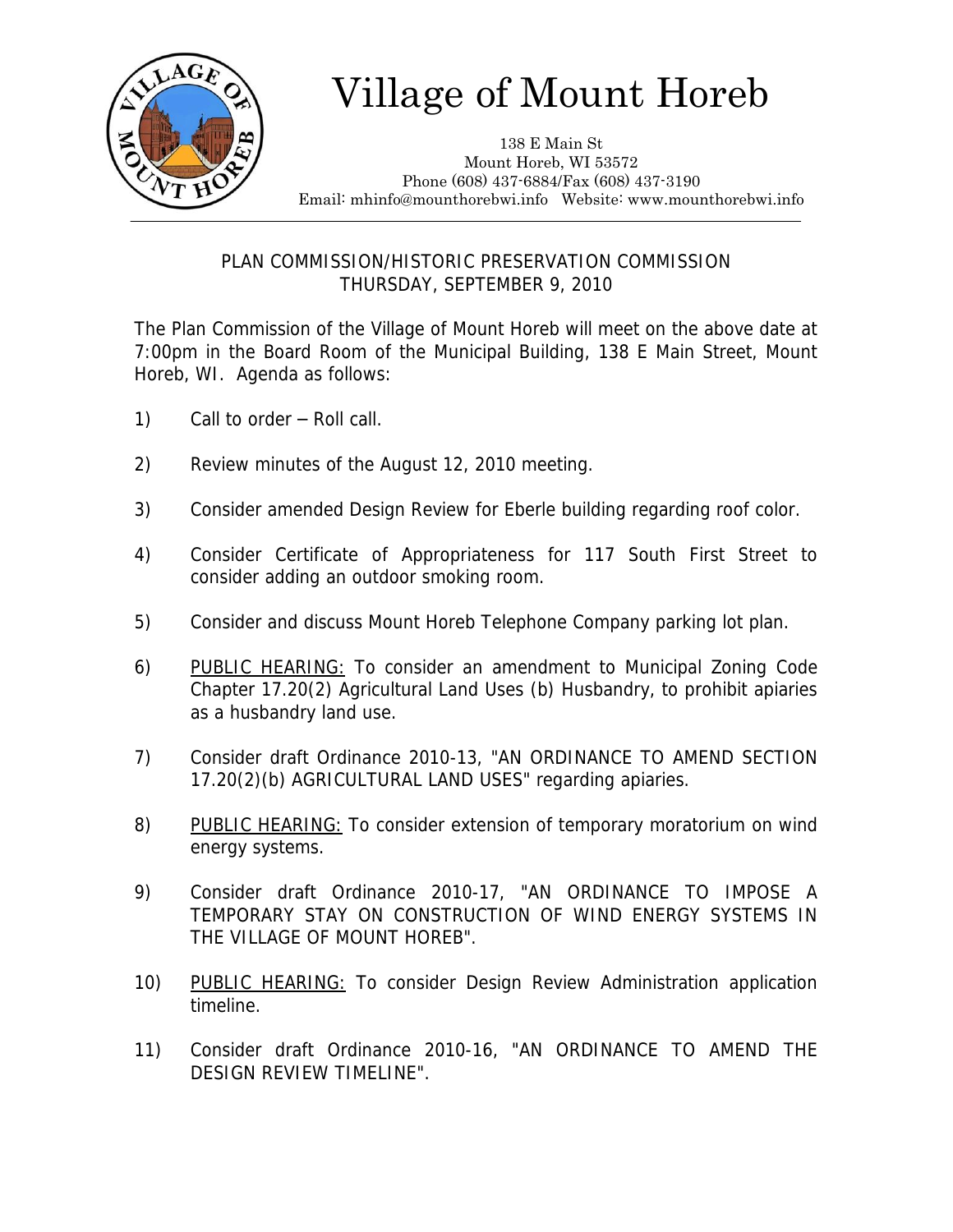- 12) Consider Guidelines for Design Review Applications.
- 13) Village Planner's Report.
- 14) Chairman's Report.
- 15) Agenda items for future meeting.
- 16) Adjourn.

A QUORUM OF THE VILLAGE BOARD/VILLAGE COMMITTEE MEMBERS MAY BE PRESENT AT THIS MEETING. ONLY NOTICED AGENDA ITEMS WILL BE ACTED ON BY THE GOVERNMENTAL BODY SPECIFIED ABOVE.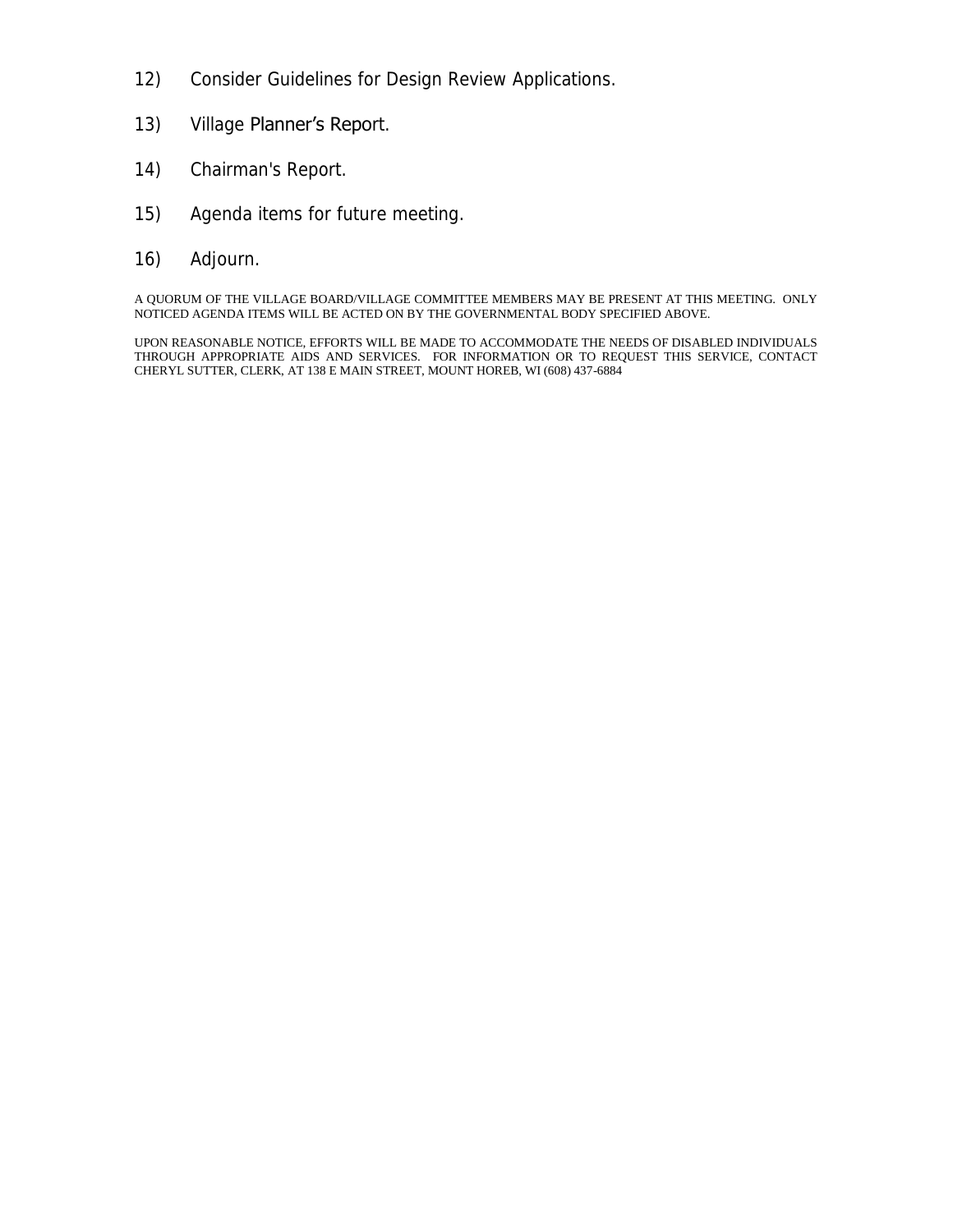### **PLAN COMMISSION/HISTORIC PRESERVATION COMMISSION MEETING MINUTES SEPTEMBER 9, 2010**

The Plan Commission/Historic Preservation Commission met in regular session in the Board Room of the Municipal Building, 138 E Main Street, Mount Horeb, WI. Commission Chair Haroldson called the meeting to order at 7:01pm. A roll call was taken. Present were Commissioners Grindle, Steiner, Scribner, and Sievers. Also present was Village Administrator Lawrence Bierke.

**Minutes:** Minutes from the August 8, 2010 meeting were reviewed. Grindle moved, Steiner seconded to approve the minutes. Motion carried.

**Consider Amendment to the Design Review of Rich Eberle Building**: Scribner moved, Grindle seconded to approve the proposed roof color "Almond". Motion carried.

**Consider Certificate of Appropriateness for 117 South First Street for an outdoor smoking room:** Applicant was unavailable to attend. Bierke will have it on the September Plan Commission agenda.

**Consider Amended Site Plan for Mount Horeb Telephone Company Parking Lot**: Scribner moved, Steiner seconded to recommend approval of the site plan amendment. Motion carried.

**Public Hearing regarding an Amendment to 17.20(2) Agricultural Uses: Chair** Haroldson opened the public hearing at 7:17pm. Stacy Esser of 209 S. 5<sup>th</sup> Street was the only speaker and she spoke in favor of the ordinance eliminating bees and apiaries from the Zoning Code. No other speakers were present. Chair Haroldson closed the public hearing at 7:30pm.

**Ordinance 2010-13 Agricultural Land Uses: Sievers moved, Grindle seconded to** approve the Ordinance. Motion carried.

**Public Hearing regarding a Temporary Moratorium on Wind Energy:** Chair Haroldson opened the public hearing at 7:44pm. No speakers were present. Chair Haroldson closed the public hearing at 7:44pm.

**Ordinance 2010-17 Wind Energy:** Scribner moved, Grindle seconded to approve the Wind Energy Moratorium Ordinance. Motion carried.

**Public Hearing regarding Changes to the Design Review Guidelines Ordinance:** Chair Haroldson opened the public hearing at 7:55pm. No speakers were present. Chair Haroldson closed the public hearing at 7:55pm.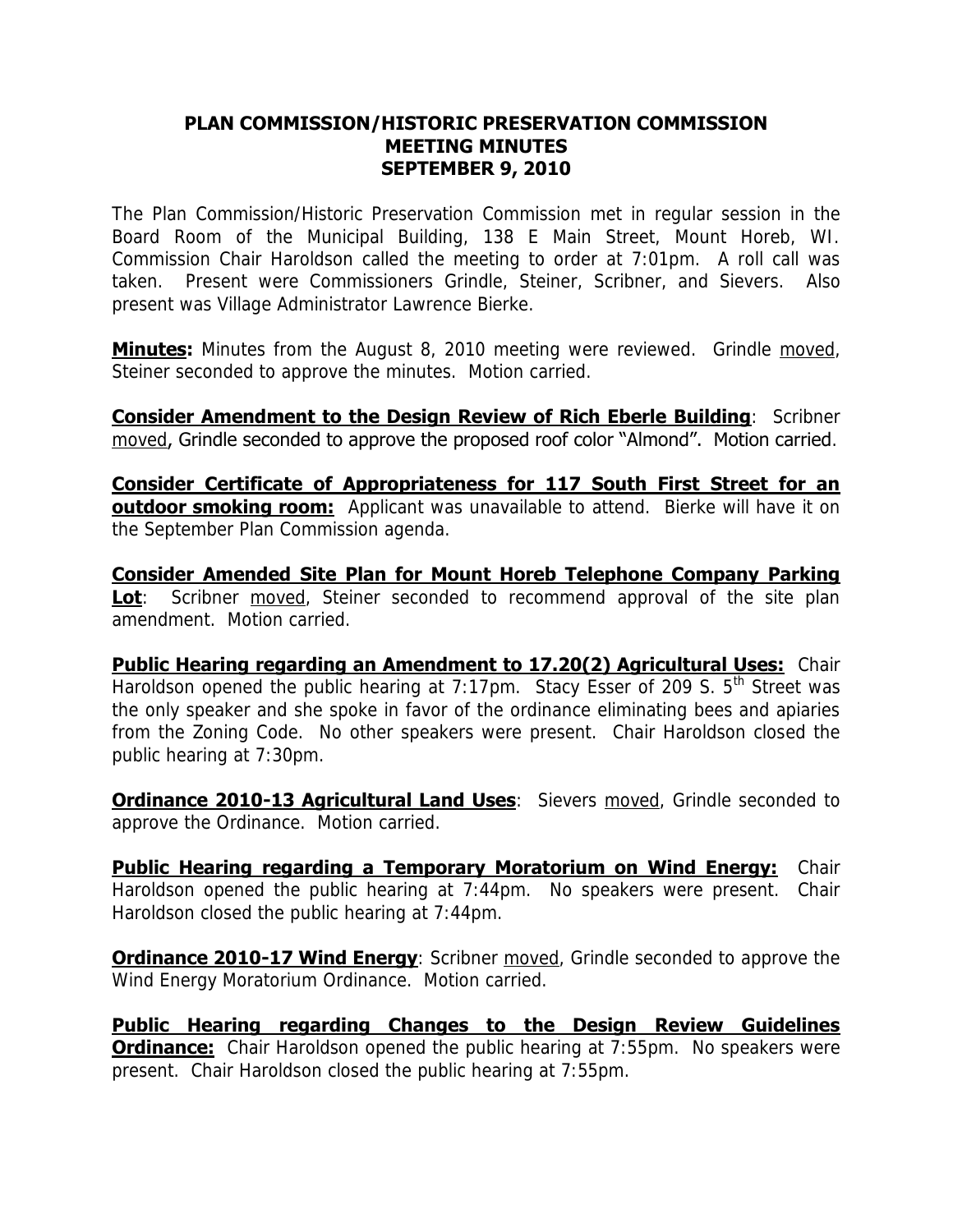**Ordinance 2010-16 to Amend the Design Review Timeline**: Scribner moved, Steiner seconded to approve the Design Review Timeline Ordinance as proposed. Motion carried.

**Design Review Application Guidelines:** The Commission reviewed the document and decided to table it until next month. Scribner moved, Grindle seconded to table the document. Motion carried.

**Village Planners Report**: Slavney reported that CARPC was working on new storm water requirements and that the DCCVA was concerned they would take effect retroactively.

**Plan Commission Chair Report:** Haroldson reported that he had a conversation with the Chamber President and Vice President about downtown signage. He also participated in a meeting with John DeWitt about his development on the east side.

**Agenda Items for Next Meeting:** The Commission did not have any items at this time for next month's agenda.

**Adjournment:** Scribner moved, Grindle seconded to adjourn the meeting at 8:07pm, carried by voice vote.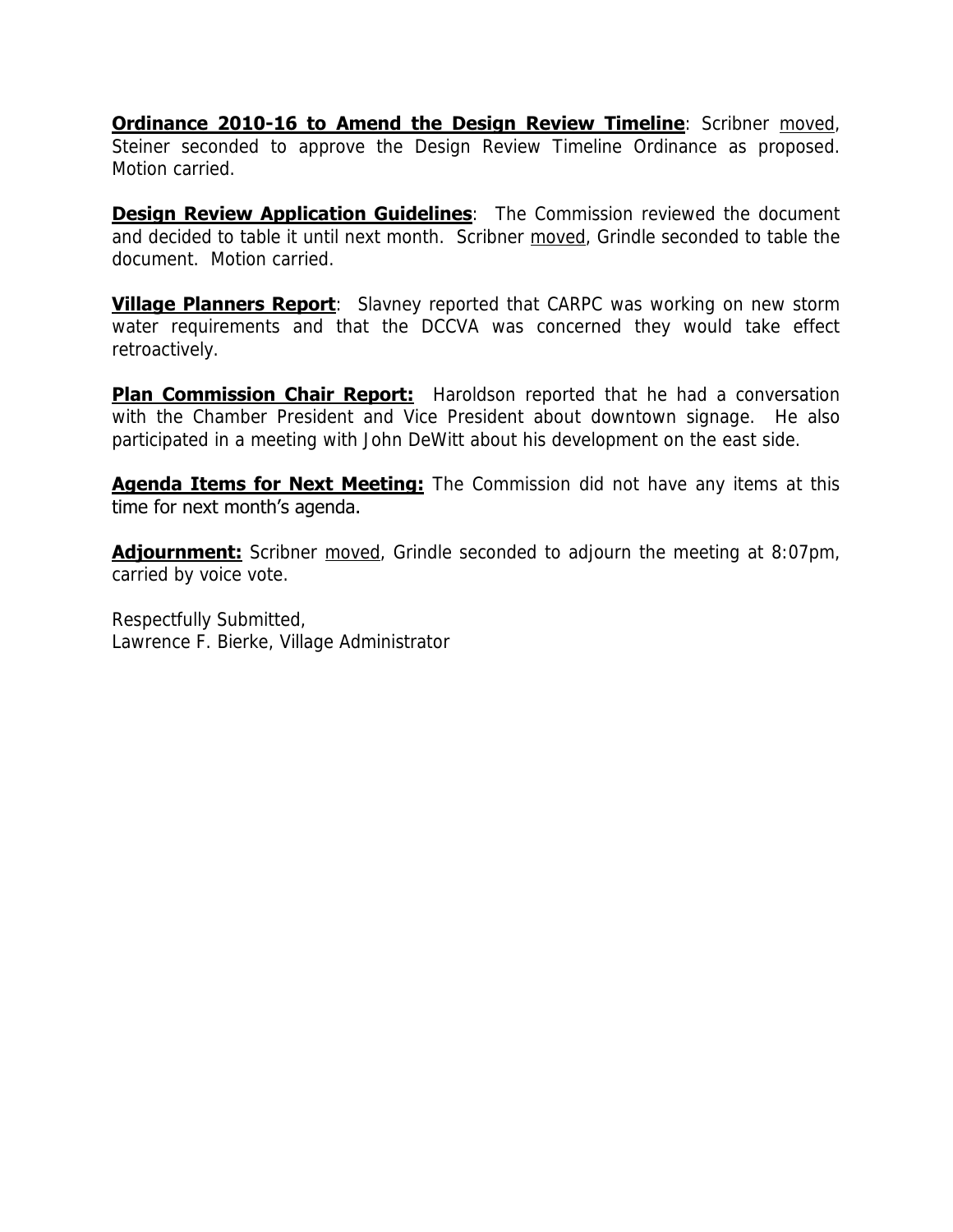

138 E Main St Mount Horeb, WI 53572 Phone (608) 437-6884/Fax (608) 437-3190 Email: mhinfo@mounthorebwi.info Website: www.mounthorebwi.info

PLAN COMMISSION/HISTORIC PRESERVATION COMMISSION THURSDAY, OCTOBER 14, 2010

The Plan Commission of the Village of Mount Horeb will meet on the above date at 7:00pm in the Board Room of the Municipal Building, 138 E Main Street, Mount Horeb, WI. Agenda as follows:

- 1) Call to order Roll call.
- 2) Review minutes of the September 9, 2010 meeting.
- 3) PUBLIC HEARING: To consider Conditional Use Permit Application for 102 W Main Street for a wine production facility with retail/tasting area.
- 4) Consider draft Resolution 2010-28, "FOR A CONDITIONAL USE PERMIT FOR WINE PRODUCTION FACILITY WITH RETAIL/TASTING AREA".
- 5) Consider Certificate of Appropriateness for 117 South First Street to consider adding an outdoor smoking room.
- 6) Consider Guidelines for Design Review Applications.
- 7) Chairman's Report.
- 8) Village Administrator's Report.
- 9) Agenda items for future meeting.
- 10) Adjourn.

A QUORUM OF THE VILLAGE BOARD/VILLAGE COMMITTEE MEMBERS MAY BE PRESENT AT THIS MEETING. ONLY NOTICED AGENDA ITEMS WILL BE ACTED ON BY THE GOVERNMENTAL BODY SPECIFIED ABOVE.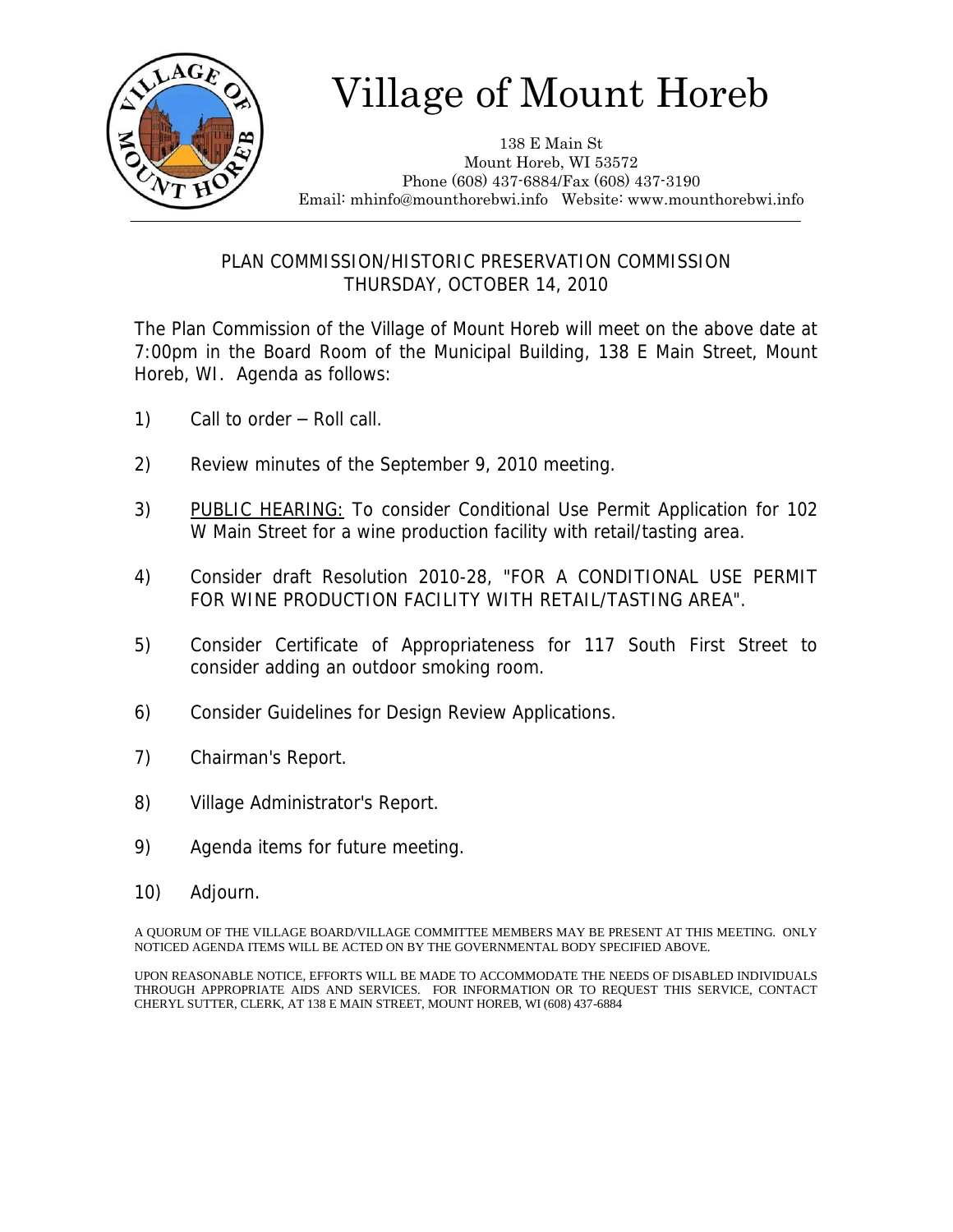#### **PLAN COMMISSION/HISTORIC PRESERVATION COMMISSION MEETING MINUTES OCTOBER 14, 2010**

The Plan Commission/Historic Preservation Commission met in regular session in the Board Room of the Municipal Building, 138 E Main Street, Mount Horeb, WI. Commission Chair Haroldson called the meeting to order at 7:00pm. A roll call was taken. Present were Commissioners Grindle, Steiner, Scribner, Roberts, and Sievers. Also present was Village Administrator Lawrence Bierke.

**Minutes:** Minutes from the September 9, 2010 meeting were reviewed. Scribner moved, Grindle seconded to approve the minutes. Motion carried.

**Public Hearing regarding a Conditional Use Permit Application for 102 W. Main Street for a Wine Production facility with a retail/tasting area:** Chair Haroldson opened the public hearing at 7:10pm. Alwyn Fitzgerald and Charlie Steinhauer both spoke in favor of the proposal. No other speakers were present. Chair Haroldson closed the public hearing at 7:10pm.

**Resolution 2010-28 Conditional Use for Wine Production Facility and Retail/Tasting area at 102 W. Main Street**: Sievers moved, Roberts seconded to approve Resolution 2010-28. Motion carried.

**Consider Certificate of Appropriateness for 117 South First Street for a smoking room:** Roberts moved, Steiner seconded to amend the Certificate of Appropriateness to change "smoking room" to patio structure and to include the patio. Motion carried. Scribner moved, Roberts seconded to approve the amended Certificate of Appropriateness. Motion carried.

**Design Review Application Guidelines**: The Commission reviewed the document. Scribner moved, Grindle seconded to approve the Design Review Guidelines. Motion carried.

**Plan Commission Chair Report:** Chair Haroldson had nothing to report.

**Village Administrator Report**: Updated Commission on Lake Street.

**Agenda Items for Next Meeting:** The Commission did not have any items at this time for next month's agenda.

**Adjournment:** Grindle moved, Scribner seconded to adjourn the meeting at 7:34pm, carried by voice vote.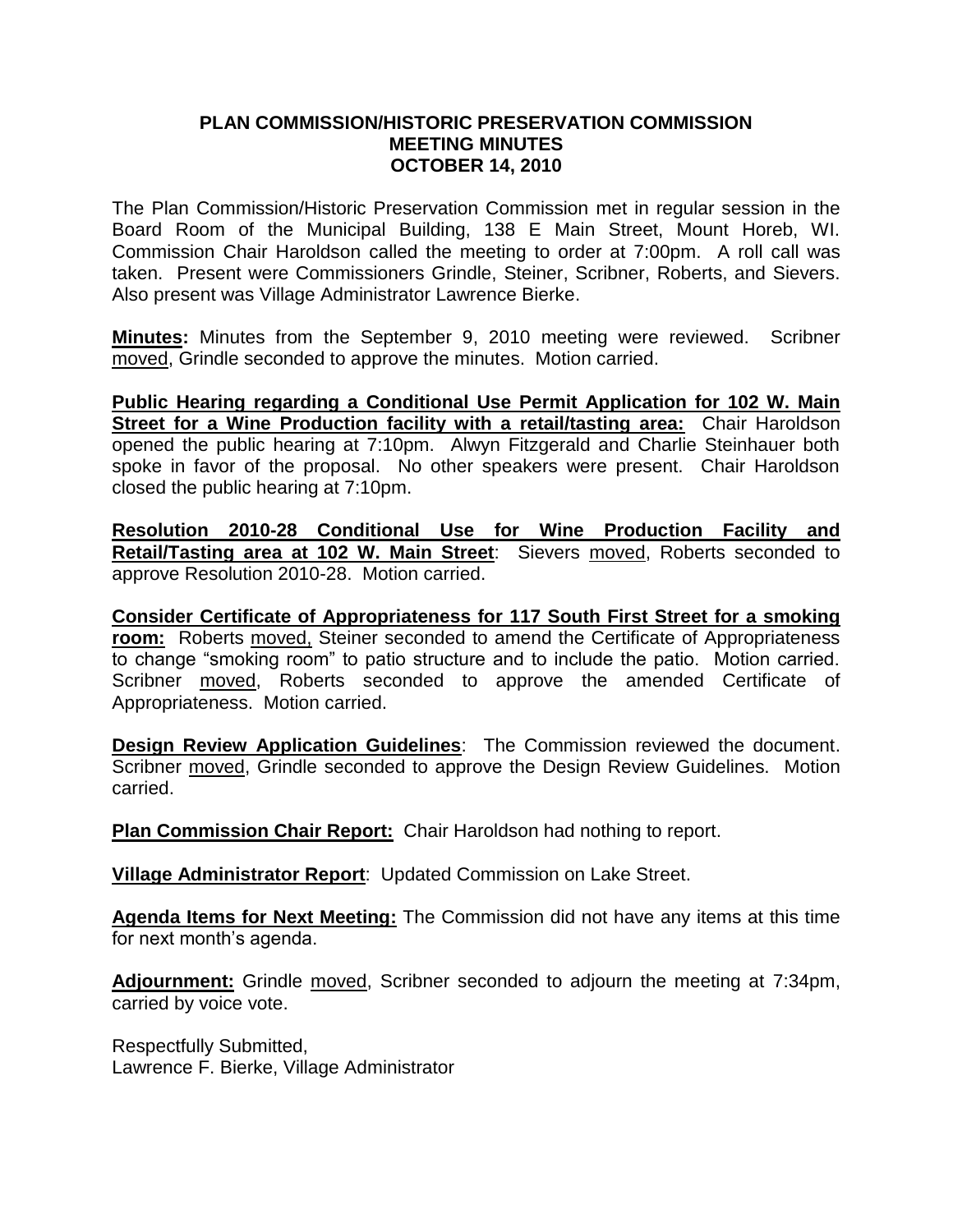

138 E Main St Mount Horeb, WI 53572 Phone (608) 437-6884/Fax (608) 437-3190 Email: mhinfo@mounthorebwi.info Website: www.mounthorebwi.info

## **AMENDED**

### PLAN COMMISSION/HISTORIC PRESERVATION COMMISSION THURSDAY, NOVEMBER 11, 2010

The Plan Commission of the Village of Mount Horeb will meet on the above date at 7:00pm in the Board Room of the Municipal Building, 138 E Main Street, Mount Horeb, WI. Agenda as follows:

- 1) Call to order Roll call.
- 2) Review minutes of the October 14, 2010 meeting.
- 3) Consider Certificate of Appropriateness for 103 South Second Street for requested façade revision.
- 4) Consider Certificate of Appropriateness for 102 W Main Street for requested façade and window revisions.
- 5) Plan Commission Chair's Report.
- 6) Village Administrator's Report.
- 7) Agenda items for future meeting.
- 8) Adjourn.

A QUORUM OF THE VILLAGE BOARD/VILLAGE COMMITTEE MEMBERS MAY BE PRESENT AT THIS MEETING. ONLY NOTICED AGENDA ITEMS WILL BE ACTED ON BY THE GOVERNMENTAL BODY SPECIFIED ABOVE.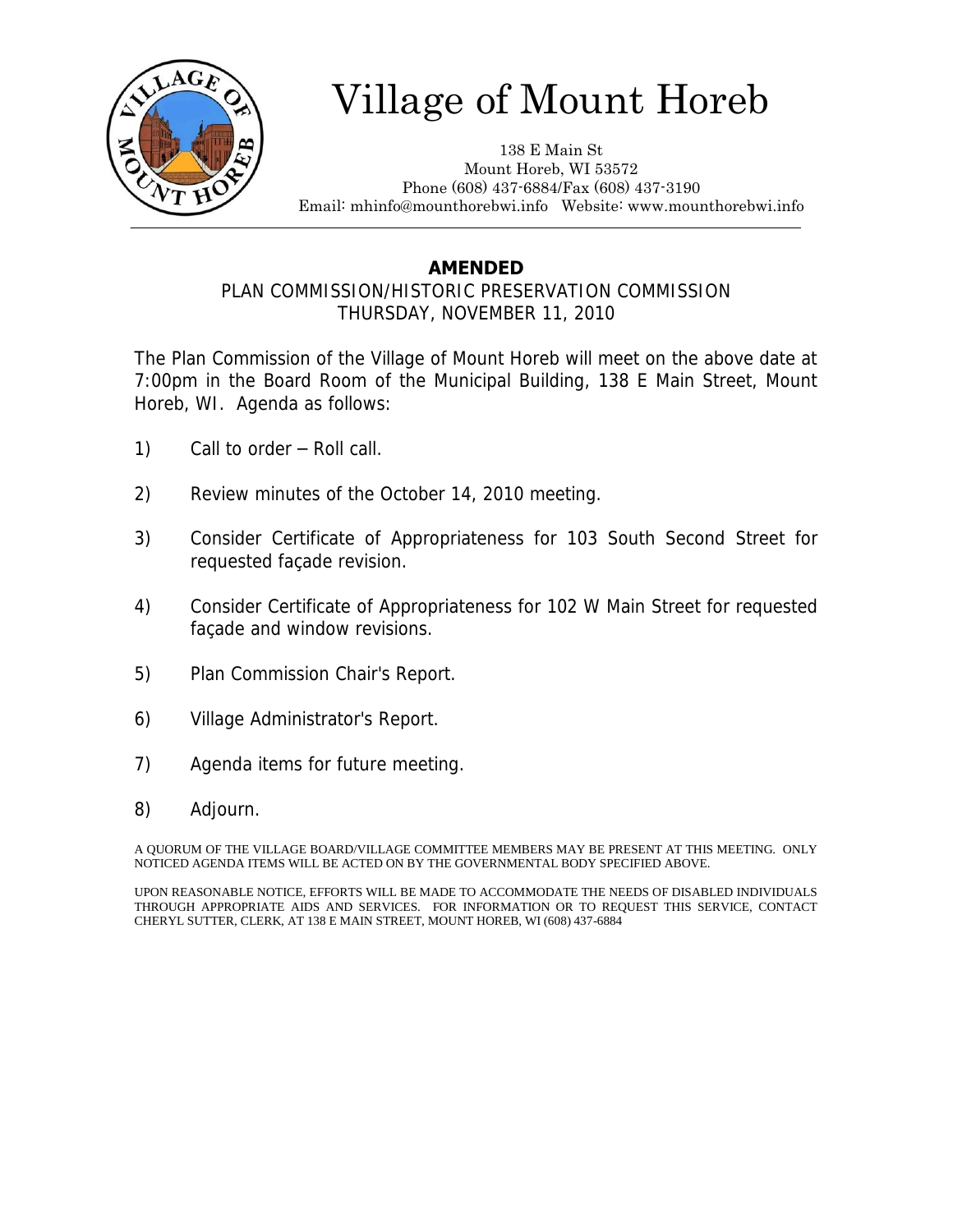#### **PLAN COMMISSION/HISTORIC PRESERVATION COMMISSION MEETING MINUTES NOVEMBER 11, 2010**

The Plan Commission/Historic Preservation Commission met in regular session in the Board Room of the Municipal Building, 138 E Main Street, Mount Horeb, WI. Commission Chair Haroldson called the meeting to order at 7:00pm. A roll call was taken. Present were Commissioners Grindle, Steiner, Roberts, and Sievers. Also present was Village Administrator Lawrence Bierke.

**Minutes:** Minutes from the October 14, 2010 meeting were reviewed. Roberts moved, Steiner seconded to approve the minutes. Motion carried.

**Consider Certificate of Appropriateness for 103 South Second Street for a new awning:** Roberts moved, Grindle seconded to approve the Certificate of Appropriateness. Motion carried.

**Consider Certificate of Appropriateness for 102 West Main Street:** Grindle moved, Roberts seconded to approve the Certificate of Appropriateness. Motion carried.

**Plan Commission Chair Report:** Chair Haroldson updated the Commission on the Eberle CSM request and announced his resignation from the Village Board.

**Village Administrator Report**: Bierke had nothing to report this month.

**Agenda Items for Next Meeting:** The Commission did not have any items at this time for next month's agenda.

**Adjournment:** Roberts moved, Grindle seconded to adjourn the meeting at 7:14pm, carried by voice vote.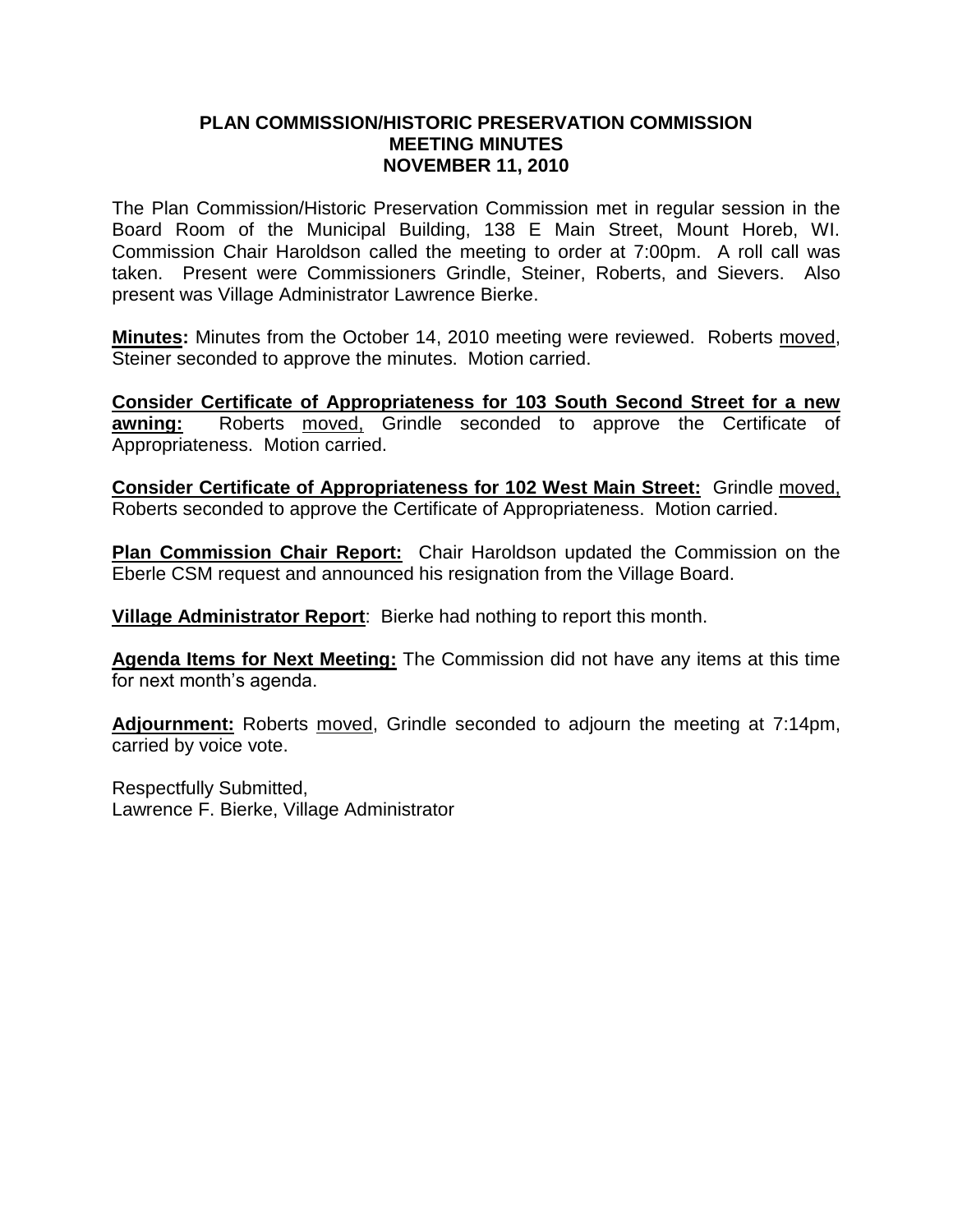

138 E Main St Mount Horeb, WI 53572 Phone (608) 437-6884/Fax (608) 437-3190 Email: mhinfo@mounthorebwi.info Website: www.mounthorebwi.info

### PLAN COMMISSION/HISTORIC PRESERVATION COMMISSION MONDAY, NOVEMBER 15, 2010

The Plan Commission of the Village of Mount Horeb will meet on the above date at 7:00pm in the Board Room of the Municipal Building, 138 E Main Street, Mount Horeb, WI. Agenda as follows:

- 1) Call to order Roll call.
- 2) Consider application for a Certified Survey Map at 1720 Business 18-151E to create two lots.
- 3) Adjourn.

A QUORUM OF THE VILLAGE BOARD/VILLAGE COMMITTEE MEMBERS MAY BE PRESENT AT THIS MEETING. ONLY NOTICED AGENDA ITEMS WILL BE ACTED ON BY THE GOVERNMENTAL BODY SPECIFIED ABOVE.